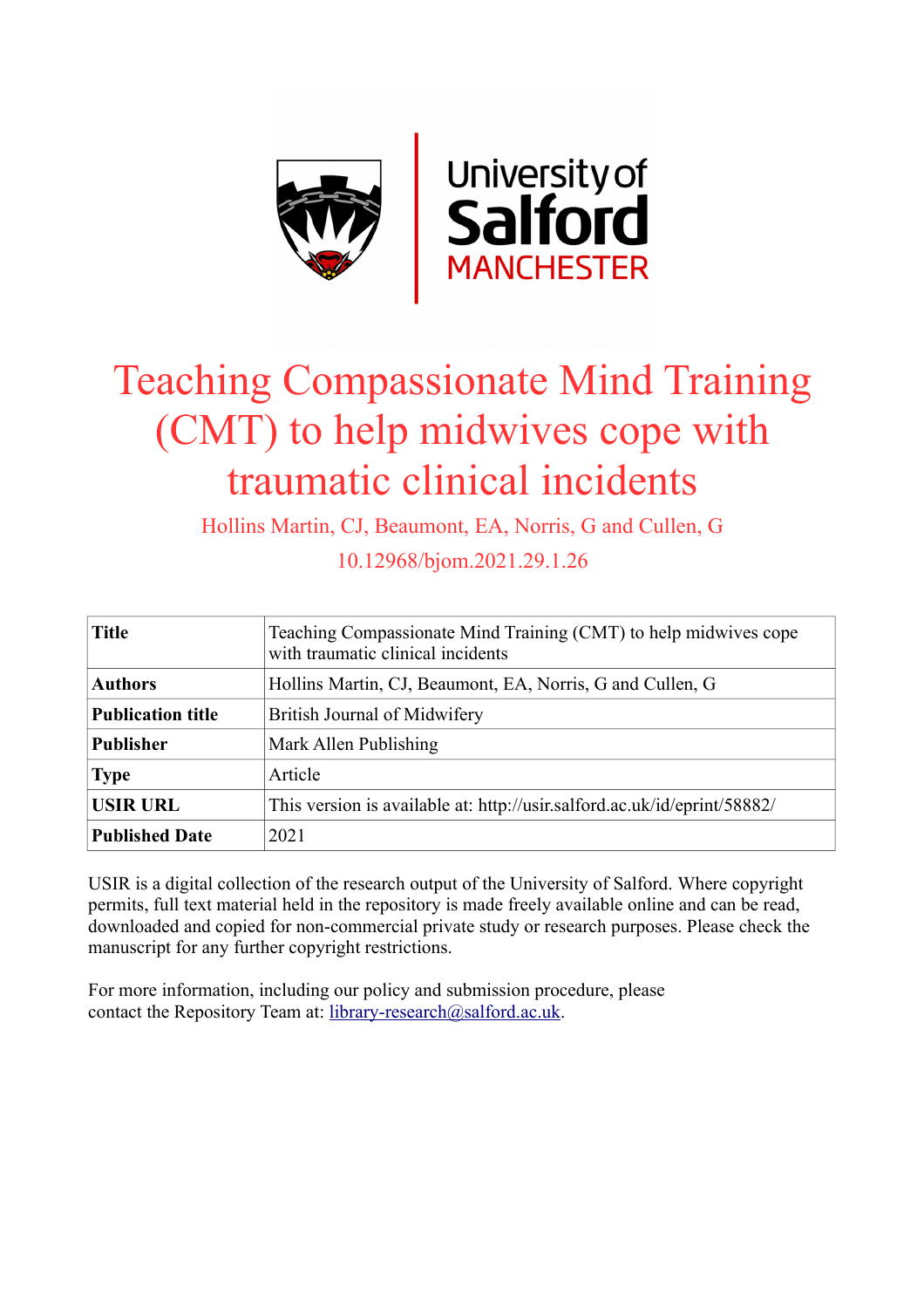**Teaching Compassionate Mind Training (CMT) to help midwives cope with traumatic clinical incidents**

Caroline J. Hollins Martin<sup>1</sup>

Elaine Beaumont<sup>2</sup>

Gail Norris<sup>3</sup>

Gavin Cullen<sup>4</sup>

<sup>1</sup>Caroline J. Hollins Martin, Professor in Maternal Health, School of Health and Social Care, Edinburgh Napier University (ENU), Sighthill Campus, Edinburgh, Scotland, UK, EH11 4BN, Email: [c.hollinsmartin@napier.ac.uk](mailto:c.hollinsmartin@napier.ac.uk)

<sup>2</sup>Dr Elaine Beaumont, Psychotherapist and Lecturer in Counselling, School of Health and Society, University of Salford, Mary Seacole Building (MS3.17), Salford, M5 4WT. Email: [E.A.Beaumont@salford.ac.uk](mailto:E.A.Beaumont@salford.ac.uk)

<sup>3</sup>Gail Norris, Senior Lecturer & Lead Midwife For Education, School of Health and Social Care, Edinburgh Napier University (ENU), Sighthill Campus, Edinburgh, Scotland, UK, EH11 4BN, Email: [g.norris@napier.ac.uk](mailto:g.norris@napier.ac.uk)

<sup>4</sup>Gavin Cullen, Lecturer in Mental Health, School of Health and Social Care, Edinburgh Napier University (ENU), Sighthill Campus, Edinburgh, Scotland, UK, EH11 4BN, Email: [g.cullen2@napier.ac.uk](mailto:g.cullen2@napier.ac.uk)

*Correspondence*

Caroline J. Hollins Martin, Professor in Maternal Health, School of Health and Social Care, Edinburgh Napier University (ENU), Sighthill Campus, Edinburgh, Scotland, UK, EH11 4BN, Email: [c.hollinsmartin@napier.ac.uk](mailto:c.hollinsmartin@napier.ac.uk)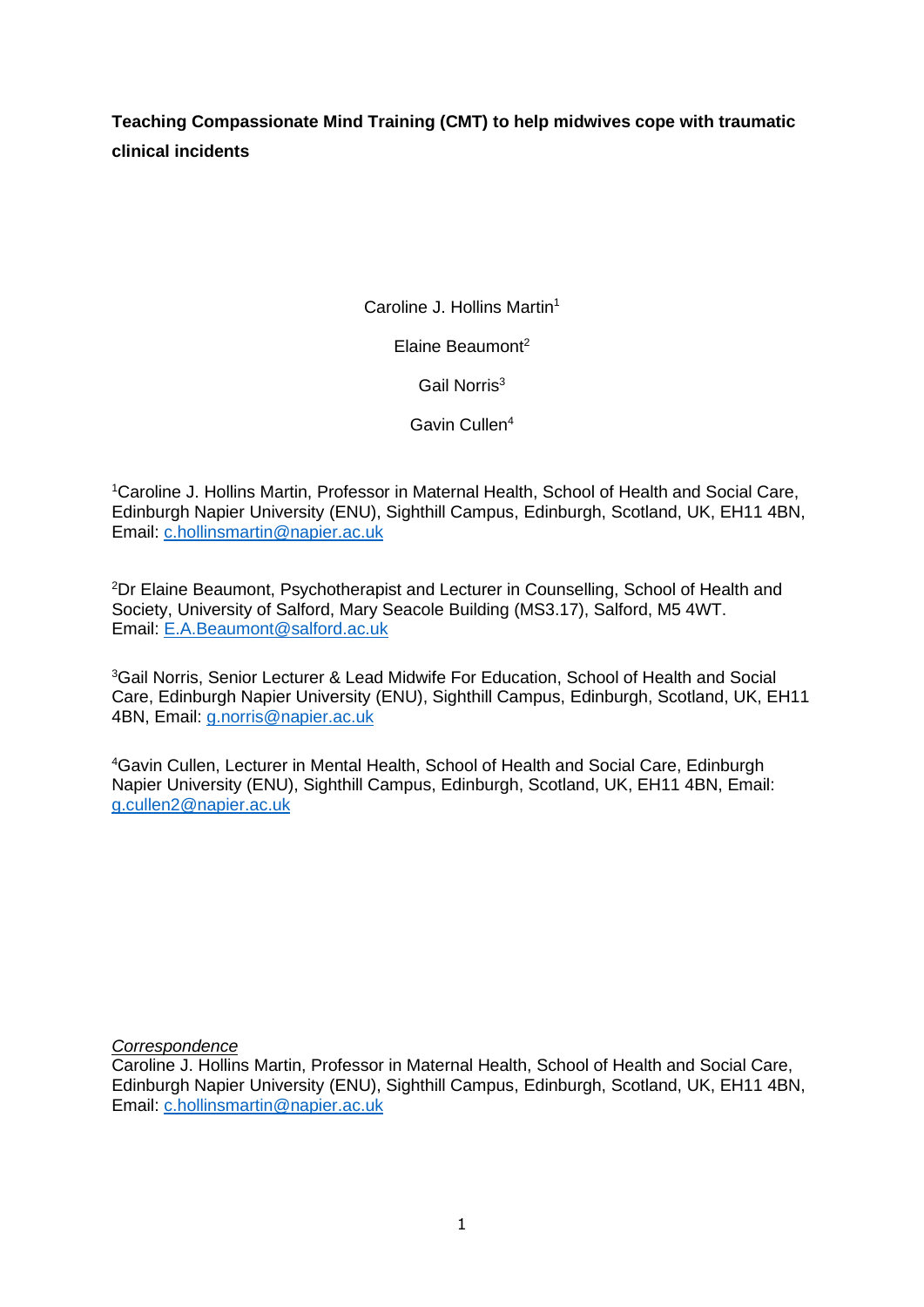# **Teaching Compassionate Mind Training (CMT) to help midwives cope with traumatic clinical incidents**

## **Abstract**

This paper considers use of *Compassionate Mind Training (CMT)* to help midwives cope with traumatic clinical incidents. In this context, *CMT* is taught to cultivate compassion and teach midwives how to care for themselves as they would women, family and friends. The need to build midwives' resilience is recognized by the UK Nursing and Midwifery Council (NMC), who advocate that mental health coping strategies be embedded into midwifery curriculum*.* In this respect, *CMT* can be used as a resilience building method designed to help the midwife respond to self-criticism and threat-based emotions with compassion. The underpinnings of *CMT* involves understanding that people can develop cognitive biases or unhelpful thinking patterns co-driven by an interplay between genetics and the environment. Within this paper, the underpinning theory of *CMT* is outlined and how it can be used to balance the psychological threat, drive, and soothing systems. The 3-way flow of compassion is further discussed, which involves: (1) delivering compassion to others, (2) accepting compassion from others, and (3) providing compassion to self. To stabilize emotions and create self-soothing, *CMT* activities have been described that are designed to improve ability to cope and reduce perceptions of threat and danger. To contextualize application to midwifery practice, a traumatic incident has been used to illustrate how CMT can improve a midwife's compassion for self, quality of work life, and mental well-being. Overall, teaching *CMT* has potential to improve professional quality of life, reduce midwives' sickness rates, and potential attrition from the profession.

**Key words**: Clinical incident, compassion, Compassionate Mind Training (CMT), midwives, sick, trauma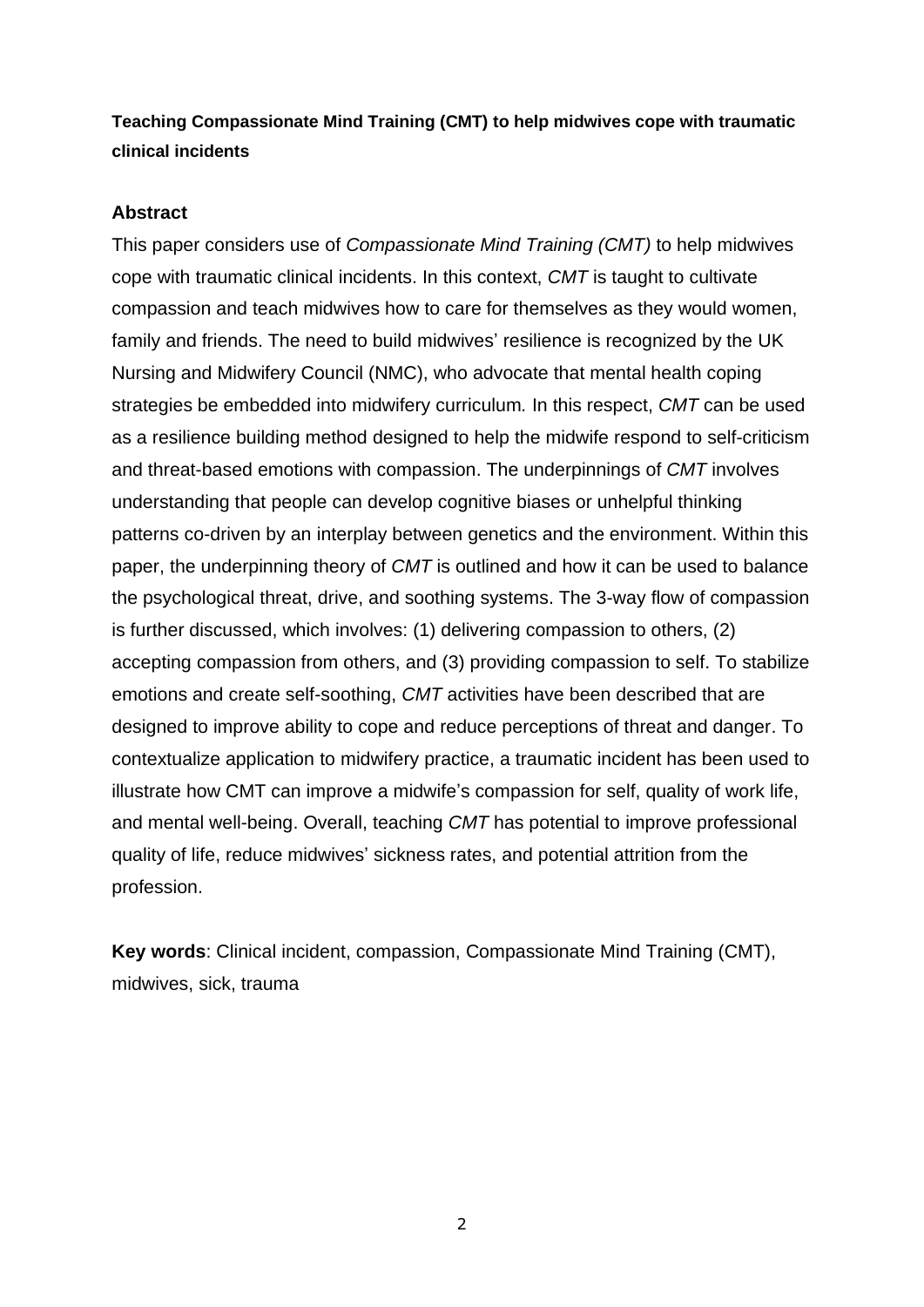# **Teaching Compassionate Mind Training (CMT) to help midwives cope with traumatic clinical incidents**

#### **Introduction**

*Compassion Focused Therapy (CFT)* and *Compassionate Mind Training (CMT)* aim to help people cultivate compassion for self and others. *CFT* was created to help people respond to self-criticism and shame with compassion and self-supportive inner voices (Gilbert, 2005; 2009; 2010; 2014). *CFT* is a psychotherapy used in therapeutic settings (Kirby 2016), whereas *CMT* is a programme of contemplative and body-based practices that can be used in non-clinical populations to help people cultivate compassion (Gilbert, 2005; 2009; 2014). Over the past 10-years there has been an expanding body of evidence to support use of *CMT* to alleviate mental health difficulties and promote wellbeing (Beaumont & Hollins Martin, 2015; Leaviss & Uttley, 2015; Karatzias et al., 2019). In response, *CMT* is now being implemented in hospitals, prisons, schools, universities and businesses, which makes it appropriate for midwives to now consider its use.

To assist exploration of the *CMT* approach within midwifery practice, an emotionally challenging incident has been presented to illustrate application (*Box 1)*.

#### BOX 1

When people use the word compassion, they usually apply it to describe an act of kindness. Yet, at the core of compassion is bravery, with kind people not always having the courage to behave in compassionate ways. Gilbert (2009) describes compassion as a sensitivity to suffering in self and others and having the commitment to alleviate it, with his definition capturing two processes. First, it involves having the courage to engage with one's own or other peoples distress, as opposed to avoiding it. Second, it involves being prepared to acquire wisdom to behave appropriately when suffering occurs. It is important to be aware that humans are biological beings, who have a legacy of inherited genes, which are pushed and pulled by motives and emotions that have been socially shaped. With this in mind, *CMT* can be taught to cultivate midwives' compassion and help them cope with traumatic clinical incidents. In this context, *CMT* has the ability to reduce self-

3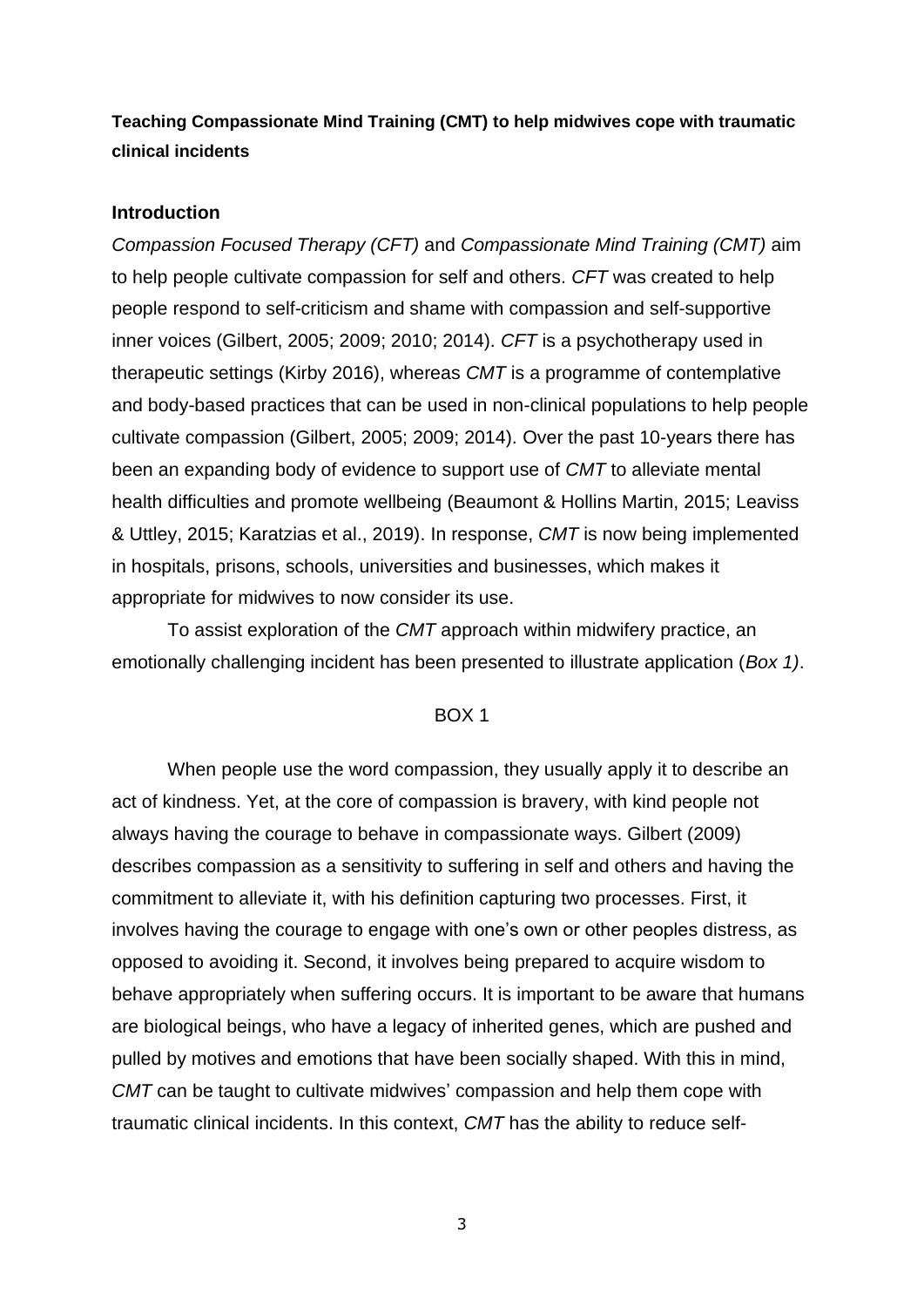criticising thoughts and equip midwives to care for self in the same way as they deliver care to women, family and friends.

#### *Using CMT in modern midwifery supervision*

It could be useful to include *CMT* within modern midwifery supervision models, with *CMT* used by the *Professional Midwifery Advocate* (PMA) as part of the *Advocating for Education and QUality ImProvement* (AEQUIP) model (NHS England, 2017), or the new *Scottish Clinical Supervision Model for Midwives* (Key et al., 2017). Both of these supervision models have restorative elements, which include examining experiences that have affected the midwife emotionally, with emphasis placed upon reducing stress and burnout which stem from emotional fatigue (Klimecki & Singer, 2012). The restorative component is designed to develop midwives' reflective skills and help them to better manage demanding clinical work (Sheen et al., 2014). The aim is to build resilience through *Reflecting* upon the event, examining how the midwife *Respond*ed and why, and help *Restore* emotions to a more comfortable place and build resilience to cope in similar future events.

#### *Who should deliver CMT*?

One question that you may be asking is, who should be delivering CMT to midwives? The answer is someone who has been trained, which could be the midwife's supervisor, manager, midwifery lecturer, Midwifery Advocate (PMA), or an independent practitioner. Each Health Board (HB) can develop its own system of delivery, with the essential being that the person chosen has been appropriately trained. This person should be a qualified *CMT practitioner*, with many courses available on the internet (e.g., see Compassionate Mind Foundation).

#### **Analysing a scenario to contexualise use of CMT**

In relation to the scenario in BOX 1, seven steps have been outlined that can be followed to help equip a midwife with skills to cope with trauma events in the clinical area (see *Table 1*).

#### TARI F 1

#### **Step 1: Organise a meeting to analyse the midwife's experience**

*Post experiencing a traumatic clinical event, the thought of returning to work fills the midwife (Willow) with anxiety, and so the team organise a meeting for the midwife to meet with her (e.g., supervisor, manager,*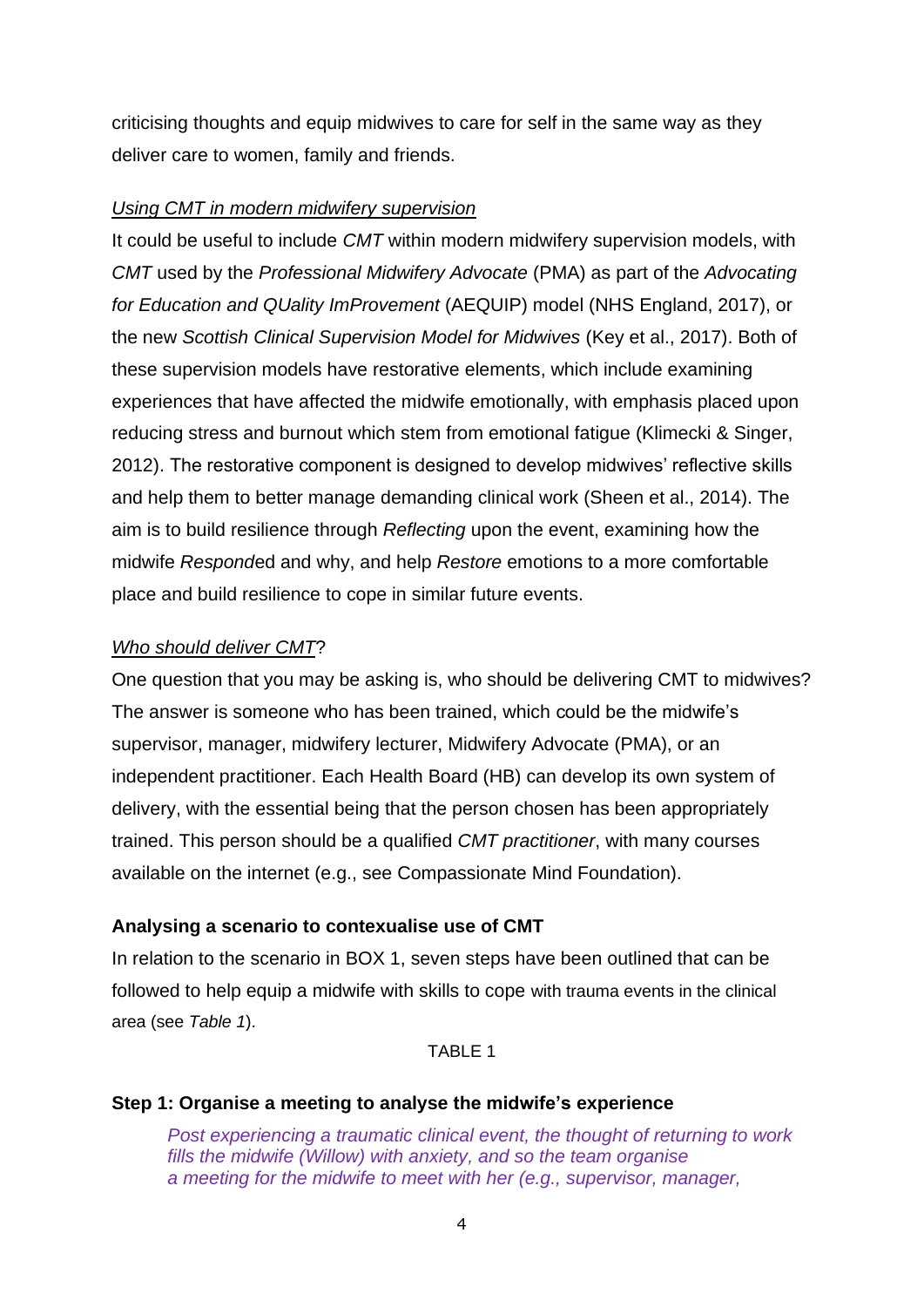## *member of the perinatal bereavement team, lecturer), to reflect upon the traumatic incident.*

Davis and Coldridge (2015) describe low-mood, fear, distress, guilt, and withdrawal of some midwives who have experienced a traumatic incident in the clinical area. Akin to Willow, these midwives questioned their competence and described worry about whether they could have prevented the tragic outcome (Davies & Coldridge, 2015). Such responses are not unusual, with 15% of Swedish obstetricians and midwives reporting trauma symptoms from being placed in similar situations (Wahlberg et al., 2016). As such, clearly there is a need to build midwives' resilience, with the UK Nursing and Midwifery Council (NMC) advocating that mental health coping strategies be embedded into midwifery curriculum (NMC, 2019). In this context, building resilience involves the midwife developing coping strategies, along with teaching them how to respond positively and consistently in the face of adversity (Seery et al., 2010).

# **Step 2: Build resilience through self reflection and teaching the purpose of developing compassion for self.**

*Teach the midwife (Willow) how to self reflect and the purpose of developing compassion for self and others.*

# *Self Reflection*

One method of building resilience involves developing self-reflection skills (Grafton et al., 2010). Within the clinical incident described in *Box 1*, Willow's supervisor organises a meeting to help her recover from the trauma incident and build her confidence to return to work. The first step involved organising a meeting with Willow to reflect upon the trauma incident using Gibbs (1998) reflective model (see *Figure 1*).

# FIGURE 1

Responding to suffering with compassion provides a restorative element (Beaumont & Hollins Martin, 2016; Key et al. 2019), whilst analysing the trauma incident using a reflective model will help the midwife (Willow) cope with similar future traumatic incidents (Sheen et al., 2014). During process, the supervision provided should involve a restorative and compassionate element (Key et al., 2019; Raab, 2014), with focus placed upon building resilience, cultivating compassion for one's own suffering and reducing trauma symptoms, stress, and potential burnout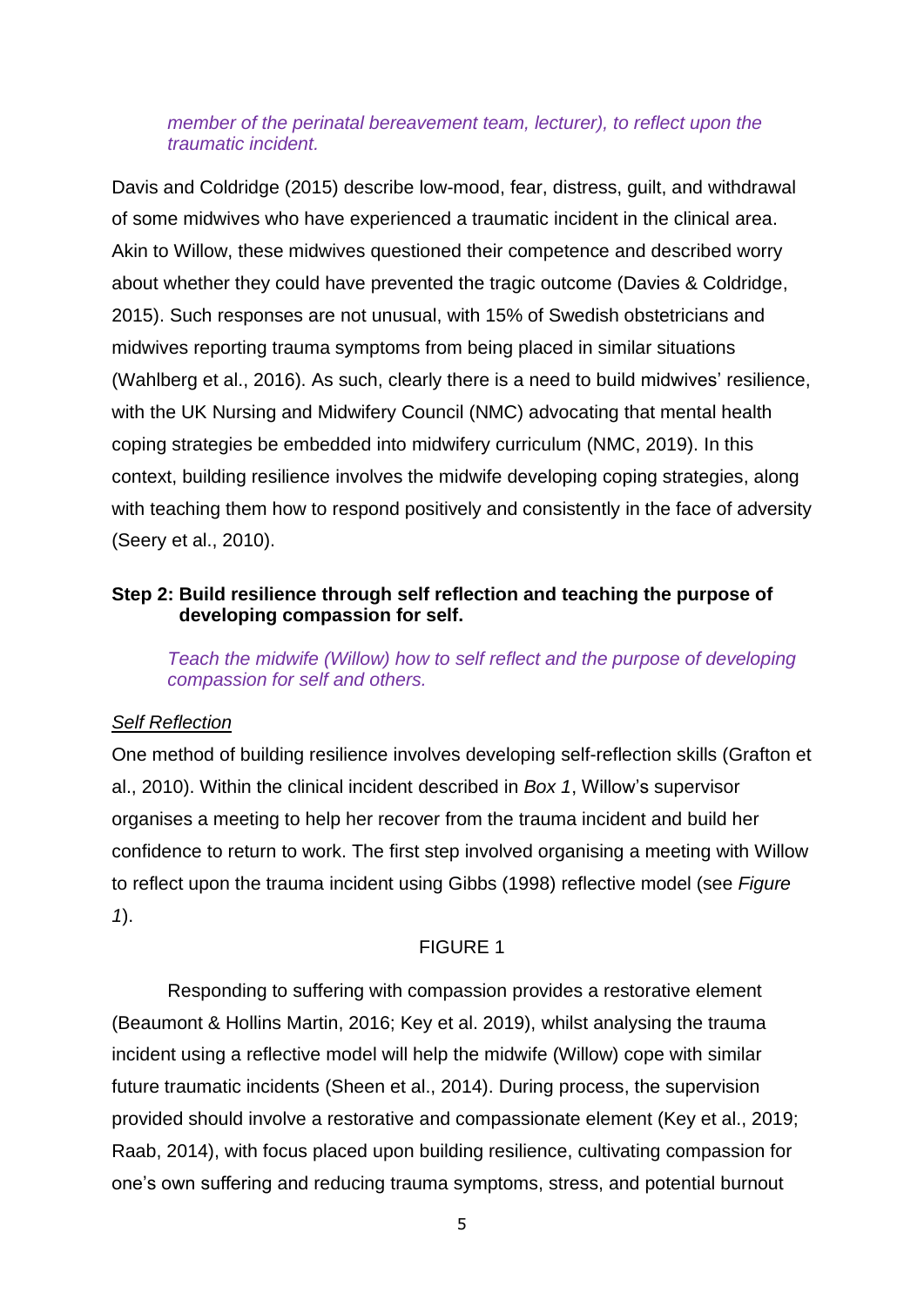(Klimek & Singer, 2012). Hence, it is important to carry out supervision in a safe protected space (Bishop, 2007).

There are 3 elements to building resilience. These include (1) *Reflecting*, (2) *Responding*, and (3) *Restoring* (Key et al., 2019), which involves *Reflecting* upon the traumatic incident (*Figure 1*), analysing how the midwife *Responded* and why, and using compassion to *Restore* emotions to a more comfortable place. To this effect, supervision involves examining what went right and wrong and what potential improvements to practice could be made (Key et al., 2019). As such, the midwife is not just reflecting upon the traumatic incident, but also taking a conscious look at their emotions and behavioural responses to increase understandings of self (Paterson & Chapman, 2013). It is important that the midwife (Willow) is taught to understand that all humans have a tendency towards repetitive self-limiting behaviours (Turetsky et al., 2011), with challenge to negative cycles of thinking and behaviour key (Helsing et al., 2008). An important part of reflection is to address any gaps between actual and good practice and provide affirmations for successful elements to build self-efficacy, self-esteem and confidence. At the end of each meeting, it is important to evaluate the midwife's views about what went well or otherwise.

#### *Develop compassion for self*

Compassion fatigue can be reduced by implementing strategies that activate neural pathways associated with compassion, empathic concern, positive feelings, and altruistic behaviour (Klimecki & Singer, 2012; Kim et al., 2020). Compassion "aims to nurture, look after, teach, guide, mentor, soothe, protect, and offer feelings of acceptance and belonging" (Gilbert, 2005, p. 217). Compassion is at the very heart of *CMT*, which in the incident described is used to help the midwife (Willow) reduce threat-based emotions and self-criticism. As part of process, there is a focus upon teaching the midwife to recognise cognitive biases and biological processes that are directed by genes and the environment (Gilbert, 2014).

**Step 3: Teach the underpinning theory of Compassionate Mind Training (CMT)** *Teach the midwife (Willow) the underpinning theory of CMT to help her generate a kind and self-supportive inner voice.*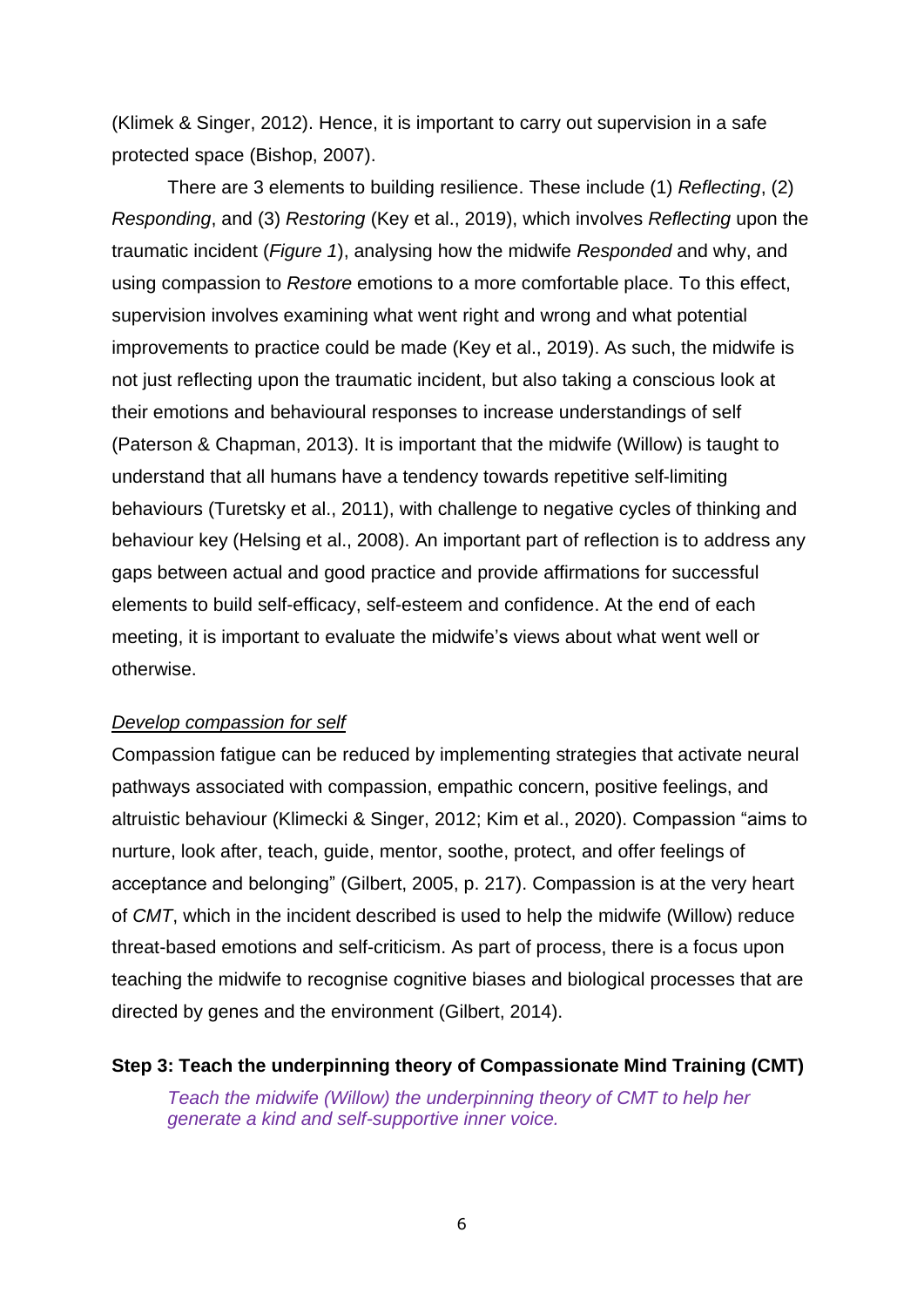*CMT* or *Compassion Focused Therapy (CFT)* depending upon context, was developed by Gilbert (2009) in response to his observation that people high in shame and self-criticism often experience difficulty generating kind and selfsupportive inner voices. The central therapeutic technique of *CFT* is *CMT*, which involves teaching the skills and attributes of compassion. *CFT* is used when the focus is upon a patient with a diagnosed psychological pathology (e.g., depression), whilst and in contrast, *CMT* is used in non-clinical populations to help people explore problematic patterns of cognition and emotions relating to anxiety, anger, shame, and self-criticism (Gilbert, 2009).

To date, *CFT* has shown itself to be effective at reducing trauma symptoms (Beaumont & Hollins Martin, 2015; Leaviss & Uttley, 2015; Karatzias et al., 2019), with a meta-analysis reporting large effect sizes for relationships between compassion and depression and anxiety and stress (Macbeth & Gumley, 2012). Surveys have also shown that self-compassion positively correlates with improved well-being (Neff et al., 2007; Van Dam et al. 2011), and reduced psychiatric symptoms, interpersonal problems, and personality pathology (Schanche et al., 2011). This evidence supports that developing interventions that cultivate compassion should work towards improving midwives' ability to cope with trauma, by reducing self-criticism and self-attack (Beaumont, 2016).

#### *What the Literature says about CMT in midwifery practice*

To date, only two papers have directly focused upon *CMT* in midwifery practice (Beaumont et al., 2016a&b). Beaumont et al. (2016a) used validated scales to measure student midwives' compassion for others, compassion for self, quality of life, mental well-being, and their association with compassion fatigue and burnout. Participants reporting high on self-judgement sub-scales, scored lower on compassion for self, compassion for others, and well-being, and scored higher on burnout and compassion fatigue. The main conclusion drawn by Beaumont et al. (2016a), is that midwives could benefit from learning to be 'kinder to self', which in turn could help them cope with the emotional demands of clinical practice. In response to these findings, Beaumont et al. (2016b) developed a *CMT* education model informed by evidence which shows that *CMT* is beneficial in populations who have experienced trauma, through reducing self-criticism and heightening compassion for self and others (Ferrari et al., 2019). This work is ongoing and has

7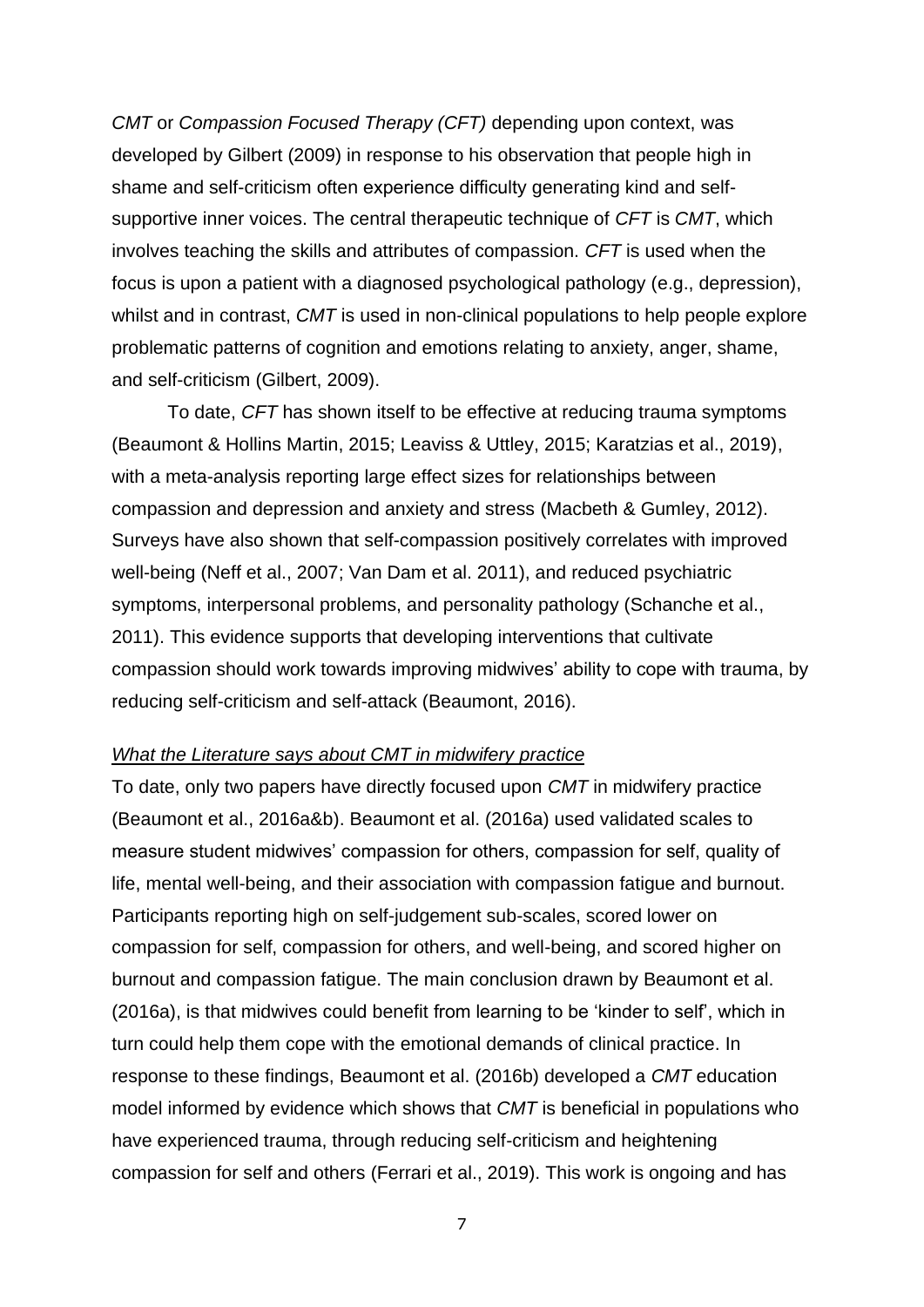potential to profoundly impact upon midwives' absence and attrition rates from midwifery practice.

To understand how compassion can be used to improve wellbeing, it is first important to understand the psychological model of threat, drive and soothing that underpin the *CMT* model.

## *The threat, drive and soothing systems that underpin CMT*

Humans have 3 genetically programmed internal psychological systems (Gilbert, 2009).

## (a) *The threat system*

The *threat system* directs attention to perceived danger, and when activated the person responds with anger, anxiety and negative thinking-feeling loops. Also, individuals high on self-criticism and shame have been shown to have dominant *threat systems* (Beaumont & Hollins Martin, 2016; Gilbert, 2009). In response to the incident portrayed in *Box 1*, Willow is filled with doubt, shame and self-blame.

## (b) *The drive system*

The *drive system* motivates a person to pay attention to helpful resources that relate to doing, wanting, achieving, status-seeking, competitiveness, and avoiding rejection (Depue & Morrone-Strupinsky, 2005). When the *drive system* is activated the experiencer responds with joy emotions, which then proceed to reinforce associated successful behaviors.

# (c) *The soothing system*

The *soothing system* stimulates physiological responses that promote calming, soothing, attachment, and interpersonal connection (Depue & Morrone-Strupinsky, 2005; Gilbert, 2014). Hence, cultivating a compassion filled internal and external environment should increase the midwife's (Willow's) feelings of safeness and social connection, at the same time as reducing symptoms activated by the *threat system* (Gilbert, 2014).

These systems thus serve vital roles in keeping people safe and experiencing the 'good things' in life. For example, satisfaction of a job well done, and maintaining health and well-being. However, the threat system operates on a 'better safe than

8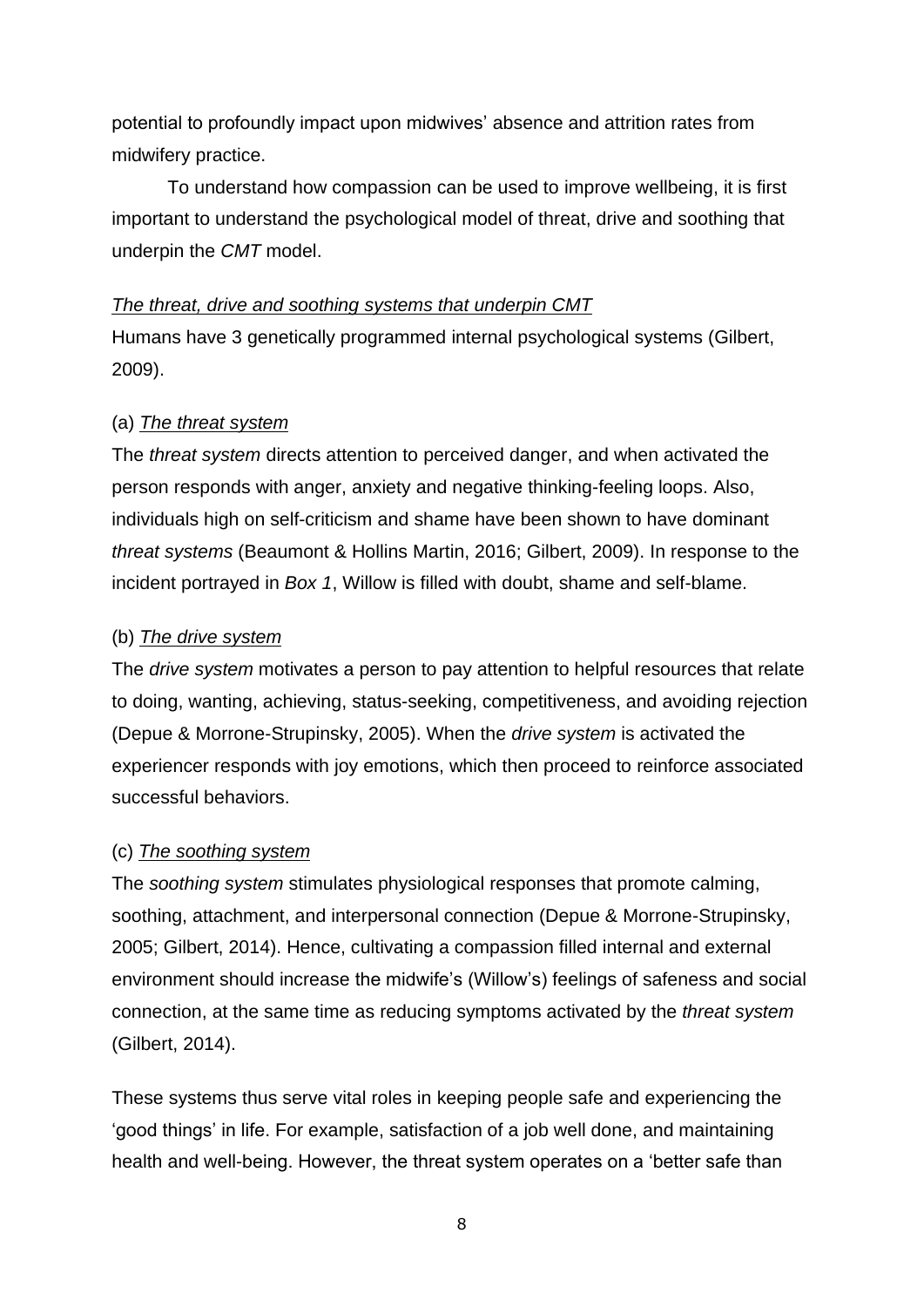sorry' principle in order to fulfil its objective (Gilbert, 2009). This can lead to 'fight, flight or freeze' responses to perceived rather than actual threats, e.g., hearing a strange rustling sound walking home late at night, feeling frightened, and then realising it was just litter moving in the wind. Further, when ambitions related to the drive system are thwarted, for instance when something goes wrong in a professional context, the threat system can then be triggered, leading to self-criticism even if the person themselves is not to blame for the incident. The soothing system, meanwhile, is essential for our psychological, physiological and interpersonal wellbeing (Gilbert, 2009).

# *What is Compassionate Mind Training (CMT)*

The aim of *CMT* is to balance the *threat, drive* and *soothing systems,* through developing compassion for self and others and reducing self-criticism. In *CMT*, compassion is viewed as comprising of a 3-way flow (Gilbert, 2014) between:

- Compassion for others (*compassion flowing out*).
- Compassion from others (*compassion flowing in*).
- Self-compassion (*self-to-self compassion*).

Part of developing compassion involves the individual being sensitive to their own distress and engaging with it in a non-judgemental way and teaching the midwife (Willow) how to activate her own *soothing system*. For example:

- Breathing exercises to slow the body down.
- Imagery, attention, mindfulness and memory training (to calm and soothe the mind).
- Method acting techniques (to practice being compassionate).
- Recalling events of giving and receiving compassion.
- Skills of engaging compassionately with emotions, thinking, and behaviours.
- Compassionate letter writing (to lesson shame, self-criticism & fear).
- How to deal with blocks to compassion flow.

To view an outline of a *CMT* teaching program (see Beaumont & Hollins Martin, 2016).

In relation to the incident described in *Box 1*, the goal is to:

- Develop the person's awareness of own suffering.
- Turn towards the person's suffering.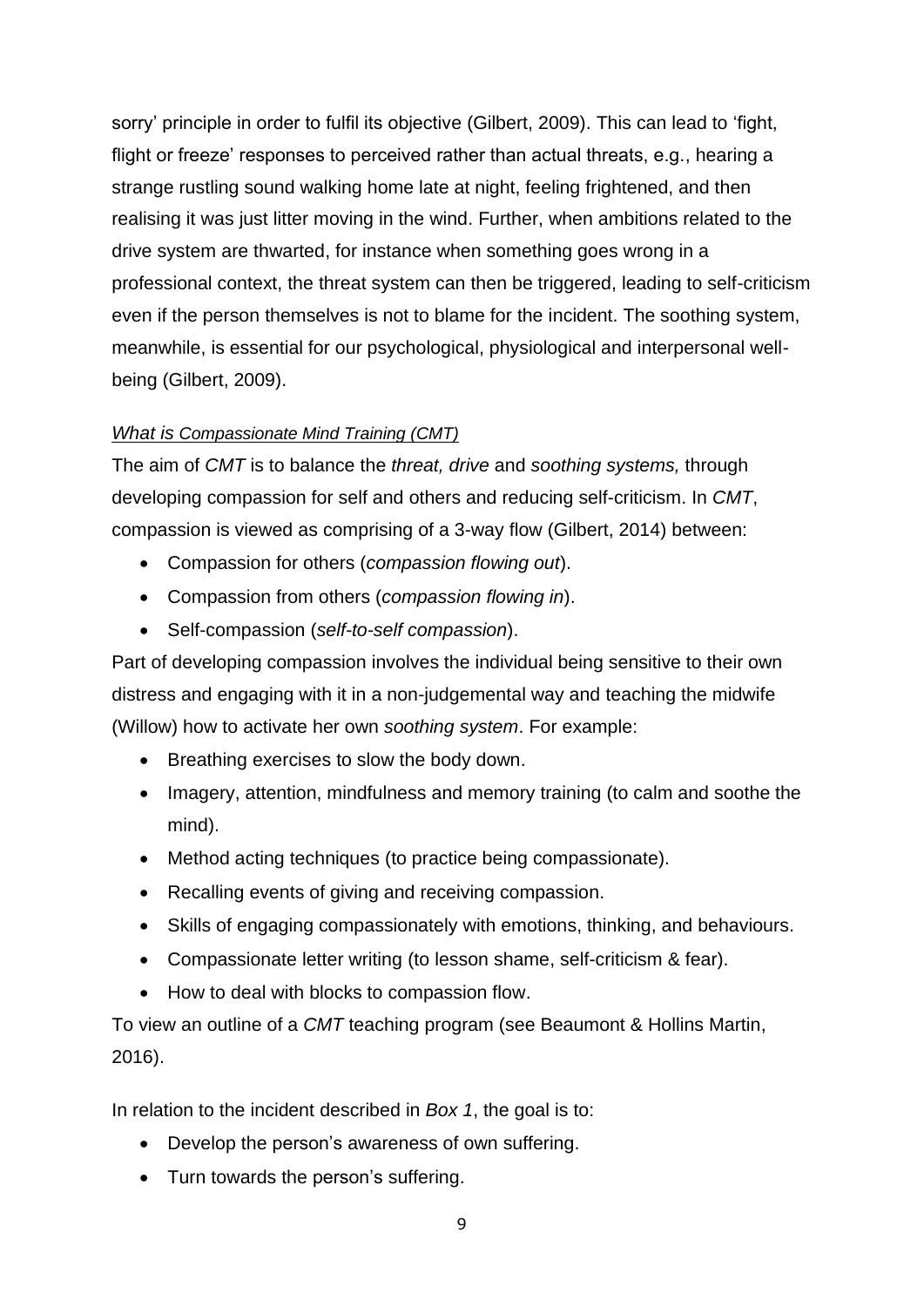- Learn to engage with and not avoid the person's suffering.
- Help the person cultivate self-compassion towards own suffering.
- Know how to manage the person's suffering.

An outline of skills and attributes involved in providing compassion can be viewed in *Table 2*.

# TABLE 2

# **Step 4: Teach CMT approaches that develop compassion**

*Teach the midwife (Willow) CMT approaches that will help her develop compassion for self and others, which can be used to help cope with future trauma events.*

In the incident in *Box 1*, Willow is questioning herself, is experiencing anxiety, is selfcritical and worrying about returning to work. In this context, compassion-based interventions are used to help midwives (like Willow) develop self-efficacy, selfesteem, and confidence to return to work. Several examples of *CMT* approaches follow.

# *(i) Divert attention using a sound based mindfulness exercise*

Divert attention to focus on breath, sound and body (Irons & Beaumont, 2017). The example in *Box 2* illustrates how sound can be used to anchor a person's attention.

# BOX 2

# *(ii) Teach Soothing Rhythm Breathing (SRB)*

Breathing exercises can trigger alternative feelings, behaviours, and thought patterns. Hence, activating the parasympathetic nervous system using *SRB* is used to regulate heart rate, soothe the mind, and calm the body (*Box 3*).

# BOX 3

# *(iii) Use imagery to create a safe place*

The person can be guided through an imagery exercise that cultivates the *soothing system* and 'creates a safe place' (*Box 4*).

# BOX 4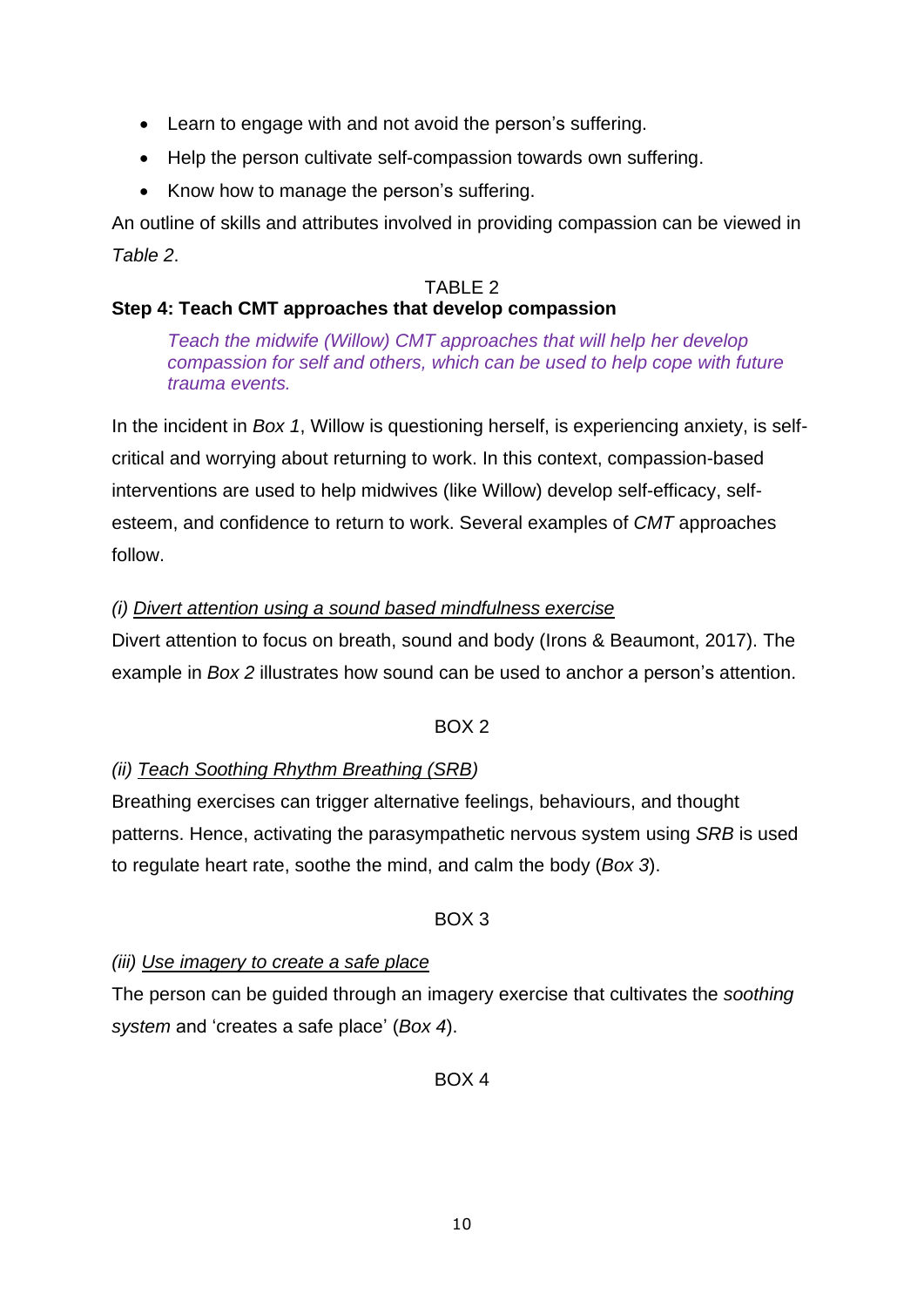# *(iv) Explore obstructive thinking?*

Worry about returning to work and what peers are thinking has filled the midwife's (Willow's) mind with doubt, shame, and self-criticism. In attempts to diminish these negative thoughts, empathetic statements can be used to cultivate compassionate attention, thinking, and behavior. For example:

- Other midwives have experienced similar situations, and like you have found them hard to handle.
- It is completely understandable that you feel the way you do. This incident is upsetting, and it difficult to witness another suffering.
- Remember that your thoughts are not actual facts, and others may not view events as you do.
- Speaking to others about your feelings can help you come to terms with this traumatizing experience.
- The way you feel today will pass.
- We can teach you strategies to deal with this experience, which will help you cope in the future.

# *(v) Label upsetting emotions*

Identifying and labelling of emotions can be used to develop *Emotional Intelligence (EI).* In this respect, *EI* is a person's ability to recognize emotions of self and others and being able to discriminate between different feelings and label them appropriately. Emotional interpretation guides a person's thinking and response behaviours in a given situation. Some useful prompts can be used to explore and label the midwife's emotions.

- Your threat system has been activated, which makes you predisposed to having 'biased' and 'all or nothing thoughts' (discuss) (i.e., good/bad; right/wrong). The situation is not black or white.
- When people experience intense emotions their heart rate rises, their voice reverberates, and they can often feel unwell or faint (discuss).
- Attempt to label your emotions (i.e., the 27 emotions captured by Keltner and Cowen (2017) include admiration, adoration, aesthetic appreciation, amusement, anger, anxiety, awe, awkwardness, boredom, calmness, confusion, craving, disgust, empathetic pain, entrancement, excitement, fear,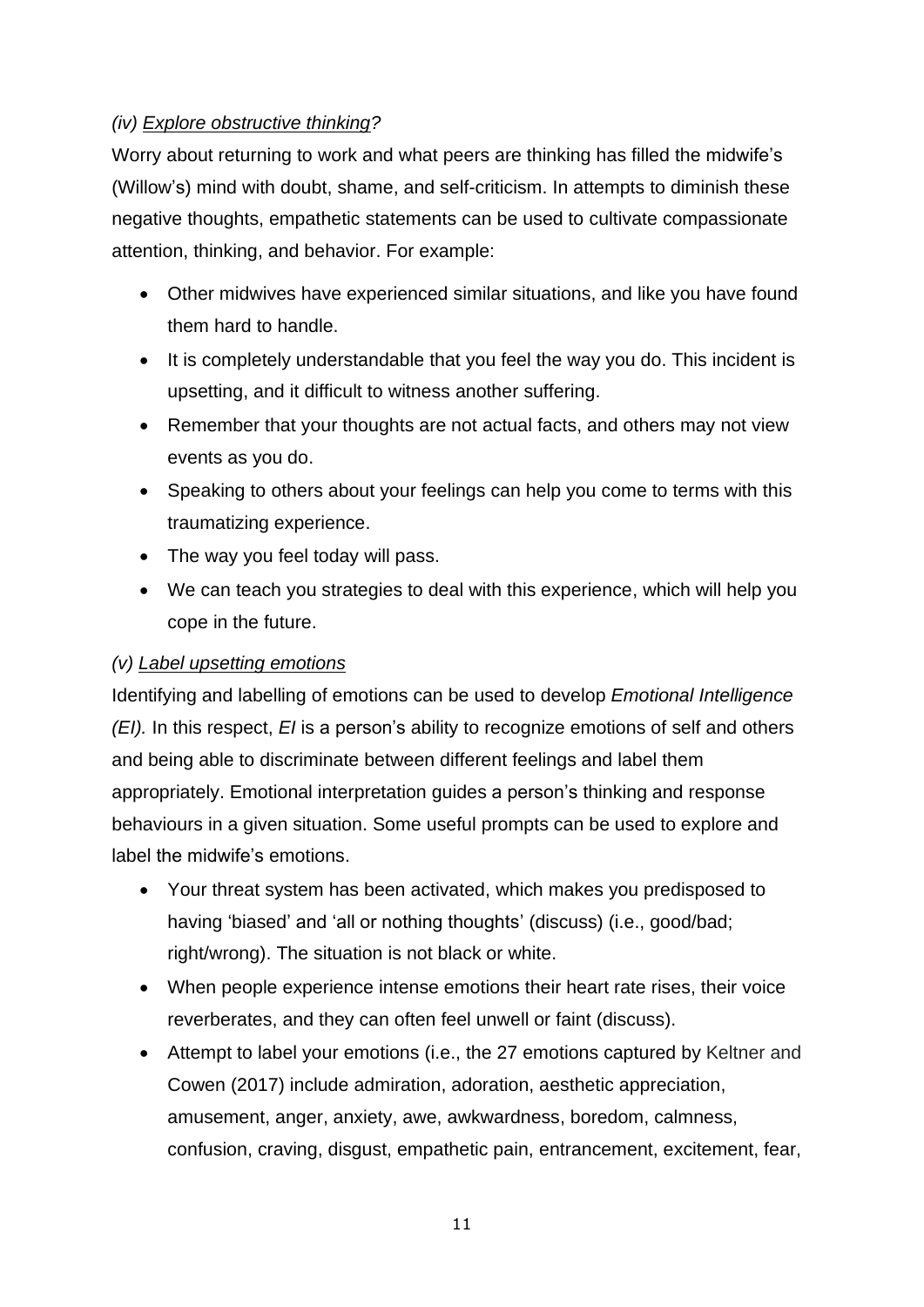horror, interest, joy, nostalgia, relief, romance, sadness, satisfaction, sexual desire, surprise).

- Discuss thoughts associated with labelled emotions (e.g., "I cannot cope", "What do others think of me", "I cannot do this job").
- What are your response behaviours? (e.g., wanting to hide away, avoid future incidents, or abandon the midwifery profession).

# *(vi) Carry out compassion for others exercises*

Ask the midwife (Willow) to imagine listening to another who has experienced a similar traumatic incident. For example:

- What would you say to a friend who has experienced a similar incident and feels the same way you do? Now reverse this procedure and talk to yourself in this compassionate way.
- Write a compassionate letter to another midwife who is suffering post experiencing a traumatic incident? Now reverse this procedure and write a compassionate letter to yourself.
- Look into a mirror and practice talking to another midwife about their traumatic incident. When you are doing this, use a compassionate tone of voice, positive body language, and affirmative facial expressions. Now reverse this procedure and offer yourself the same compassionate conversation.

# **Step 5: Write a Pre, During and After (PDA) Plan to facilitate return to work**

# *Write a PDA-Plan with the midwife (Willow) to help build self-esteem, selfefficacy and confidence to return to work.*

As sports coaches encourage professional competitors to do, write a *PDA-Plan* with the midwife (Willow). For example, a footballer prepares for a match by rehearsing penalties and imagining scoring the winning goal. They also plan to eat particular foods, follow an exercise schedule, design a warm-up, and conduct psychological activities to 'fire them up' before a game, i.e., visualizing their team being awarded the gold cup. In a similar fashion, the midwife can be helped to write a *Pre-plan,* which includes time spent on each of the *CMT* approaches (see *Table 3*).

# TABLE 3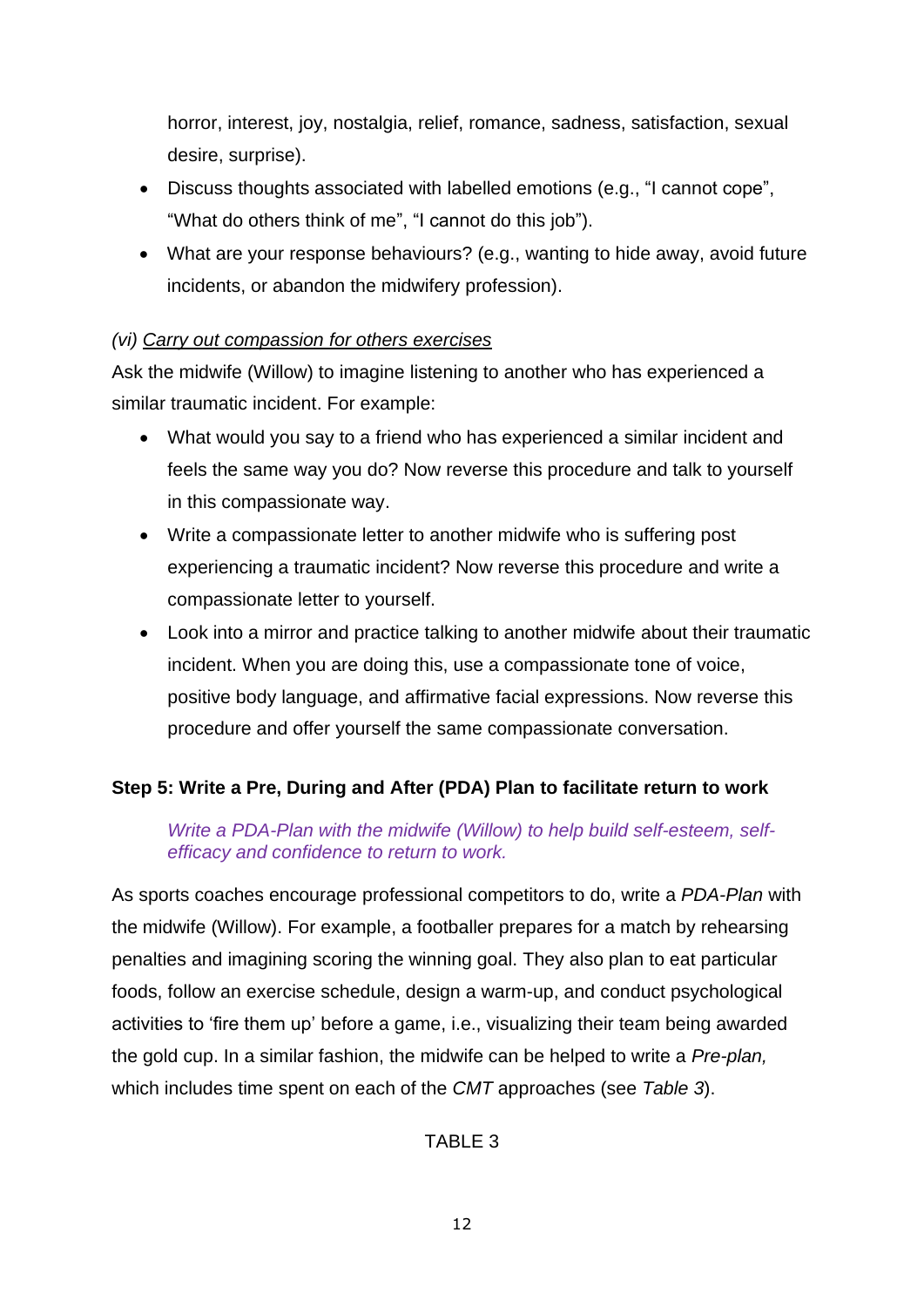In preparation for first day back at work, the *During-plan* can include supportive statements that the midwife can practice and repeat when fear related thoughts emerge. For example:

- Other midwives have progressed and grown after experiencing what I have. It is all just part of a midwives' job.
- The way I feel now will pass. Today and ongoing, I am going to enjoy my work.
- Fears are just thoughts in my head. I can cope, as I have coped many times before.

Also, the midwife (Willow) can carry an object in her pocket (e.g., a stone or meaningful piece of jewelry), which reminds them that thoughts are not facts and to be compassionate and kind to self.

In the *After-plan*, the midwife (Willow) can write a reflective compassionate letter to self, which includes praise for facing anxieties. To view a profile where the midwife can record their *PDA-plan* (see *Table 3*) (Irons & Beaumont, 2017).

#### *Strengths and limitations of CMT*

One strength of the *CMT* model includes development of an enhanced understanding of human distress both physically and psychologically, which has evolved over millions of years. A second benefit involves enhancing the receiver's understanding of their internal drive for social fairness, status, and pursuit of wealth. Together, these strengths diminish the idea that the person is responsible for their thoughts and feelings, which includes blame. One limitation of the *CMT* model involves an optimistic belief that a person can learn how to be more compassionate, which involves re-wiring the brain to become kinder, more content, peaceful, and accepting. Some people have greater aptitude to develop compassion, which is influenced by the quality of care they receive in their own social environment and brain plasticity, with younger brains more able to make new connections. A further limitation occurs when the midwife continues to exist in a threatening environment. Despite these limitations, providing *CMT* provides helpful ways of understanding threatening situations and can reduce self-blame when upsetting events occur.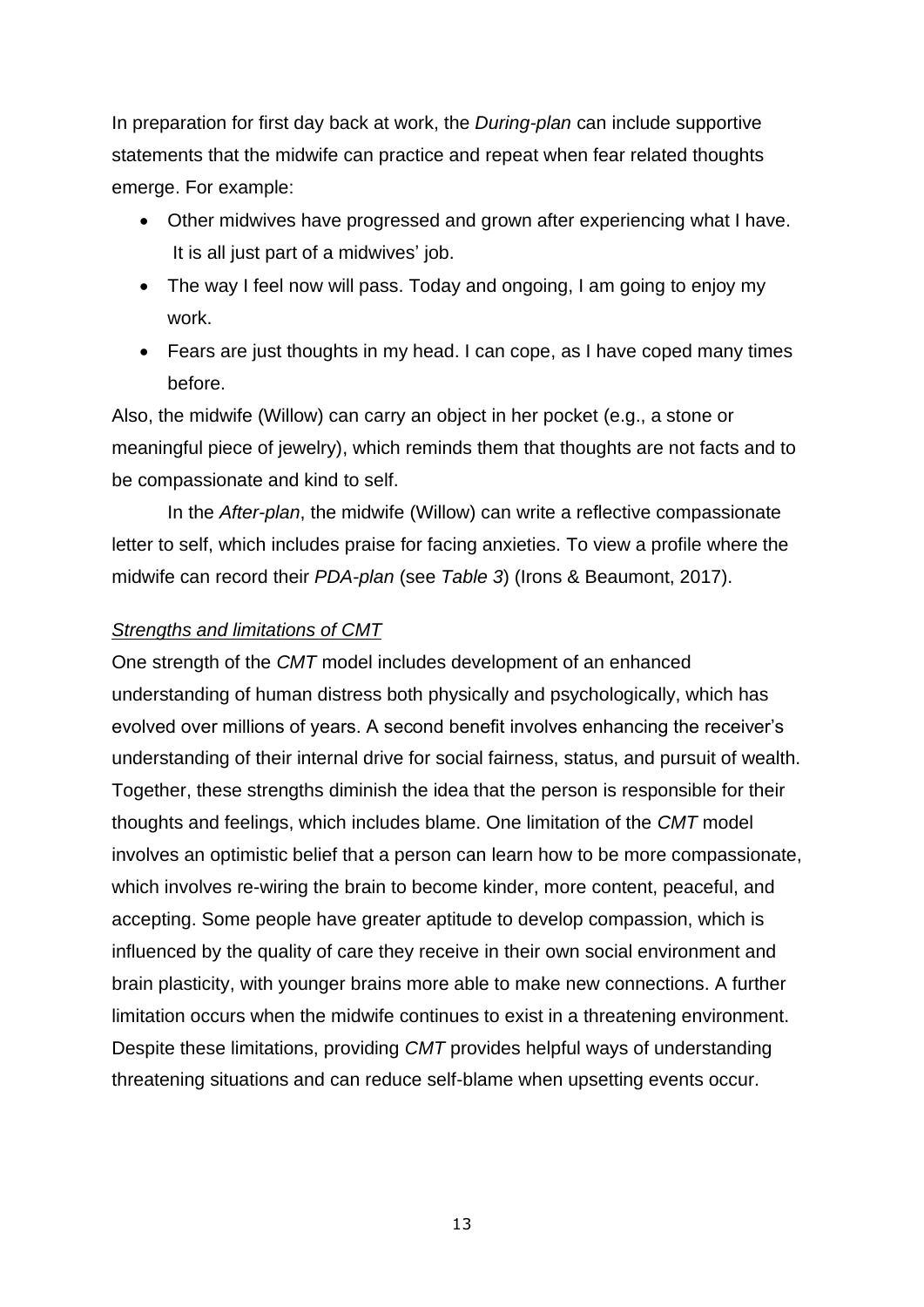# *Argument for adding CMT to the Restorative Supervision (RS) model*

RS contains elements of psychological support, which include listening, supporting, and challenging the midwife to improve their capacity to cope, especially when difficult and stressful situations prevail (Proctor, 1988). *CMT* makes a further useful addition to the RS model for the following reasons:

- Gilbert (2010) argues that cultivating self-compassion can be the antidote to self-criticism. CMT may help midwives who experience self-critical judgement and self-doubt cultivate compassion for their own suffering.
- When self-criticism, anxiety, low-mood and/or self-doubt are holding the midwife back, or are leading to unhelpful behaviour patterns, *CMT* will help to counter these well-rehearsed patterns.
- *CMT* will help the midwife develop self-awareness of their self-criticism and self-doubt and learn methods of acknowledging these thoughts.
- The *CMT* practitioner can teach the midwife to understand human evolution, biology, and attachment theory, to help them make sense of why they worry, self-critique and experience stress, anxiety, and depression.
- The *CMT* practitioner can teach the midwife to understand the key emotion regulation systems and how *CMT* practices can be used to soothe and regulate an 'overactive' threat or drive system.

In addition to RS, practising *CMT* techniques will help the midwife develop more compassionate responses towards their self. Through activities that are specifically developed to activate the soothing emotion regulation associated with care and connection (e.g., mindfulness, breathing practices, and guided imagery) the midwife will learn self-care strategies that can be used ongoing throughout their life.

# **Step 6: Measure effectiveness of the CMT PDA-plan before and after using psychometric scales**

*Use psychometric scales to measure before and after improvements in the midwife's (Willow's) levels of traumatisation, compassion engagement, compassion for self, self-criticising and attack, professional quality of life, and mental well-being.*

A midwife who has experienced a traumatic clinical incident, may be experiencing Post Traumatic Stress Disorder (PTSD). Hence, it is important to check for symptoms of PTSD or Complex-PTSD (CPTSD) using the *International Trauma*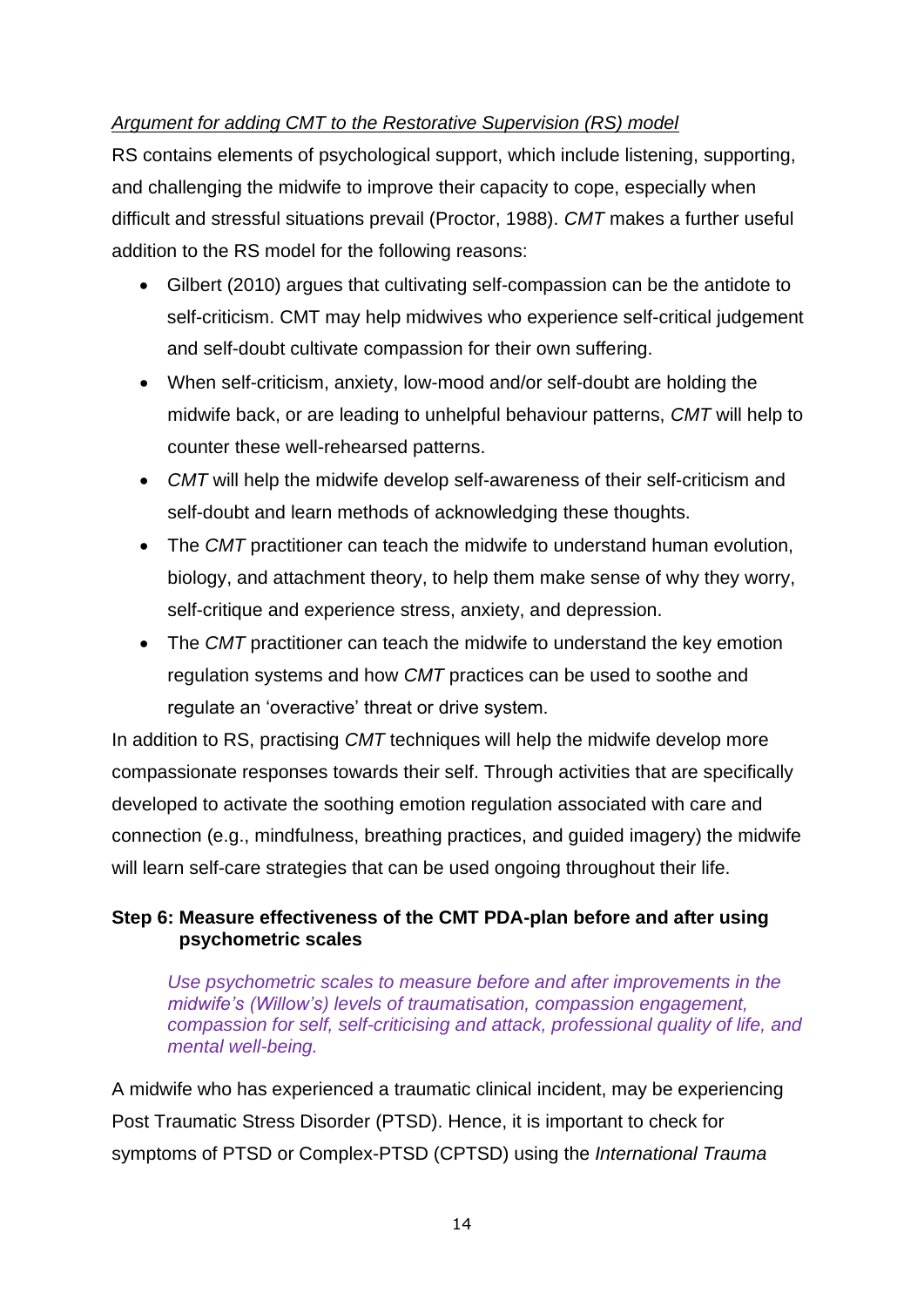*Questionnaire* (ITQ) (Cloitre et al., 2019). The ITQ is a scale that has been validated to diagnose PTSD and CPTSD in accordance with the ICD-11 (WHO, 2018). If symptoms of PTSD are present, the sufferer should be referred for appropriate diagnosis and treatment.

 Other psychometric scales can also be used to measure effectiveness of the supervision meetings and the *CMT PDA-plan*:

- Compassionate Engagement and Action Scales (Gilbert et al., 2017): [https://www.compassionatemind.co.uk/uploads/files/the-compassionate](https://www.compassionatemind.co.uk/uploads/files/the-compassionate-engagement-and-action-scales.pdf)[engagement-and-action-scales.pdf](https://www.compassionatemind.co.uk/uploads/files/the-compassionate-engagement-and-action-scales.pdf)
- Self-Compassion Scale (Neff, 2003): [https://self-compassion.org/wp](https://self-compassion.org/wp-content/uploads/2015/06/Self_Compassion_Scale_for_researchers.pdf)[content/uploads/2015/06/Self\\_Compassion\\_Scale\\_for\\_researchers.pdf](https://self-compassion.org/wp-content/uploads/2015/06/Self_Compassion_Scale_for_researchers.pdf)
- Self-criticising/Attacking Scale (FSCRS) (22-items) (Gilbert et al., 2004): [https://www.compassionatemind.co.uk/uploads/files/forms-of-self-criticising](https://www.compassionatemind.co.uk/uploads/files/forms-of-self-criticising-attacking-and-self-reassuring-scale-fscrs.pdf)[attacking-and-self-reassuring-scale-fscrs.pdf](https://www.compassionatemind.co.uk/uploads/files/forms-of-self-criticising-attacking-and-self-reassuring-scale-fscrs.pdf)
- Professional Quality of Life Scale (Stamm, 2009): [https://proqol.org/uploads/ProQOL\\_5\\_English.pdf](https://proqol.org/uploads/ProQOL_5_English.pdf)
- Short Warwick and Edinburgh Mental Well-being Scale (Tennant et al., 2009) [https://www.corc.uk.net/media/1245/swemwbs\\_childreported.pdf](https://www.corc.uk.net/media/1245/swemwbs_childreported.pdf)

These questionnaires can be issued at 2-3 timepoints:

*Timepoint One*: At first meeting.

*Timepoint Two*: Post implementation of the *CMT PDA-plan* (which may be endpoint if scores are good).

*Timepoint Three*: Continued meetings until mutually agreed endpoint*.*

To view a summary of the described *CMT* approaches that develop compassion (see *Table 4*).

# TABLE 4

# *Conclusion*

This paper has described an intervention that supervisors, managers and midwifery lecturers can implement to facilitate a midwife to recover from experiencing a distressing incident in clinical practice. A *CMT PDA-plan* has been outlined that can be implemented to help traumatised midwives build resilience, cope with their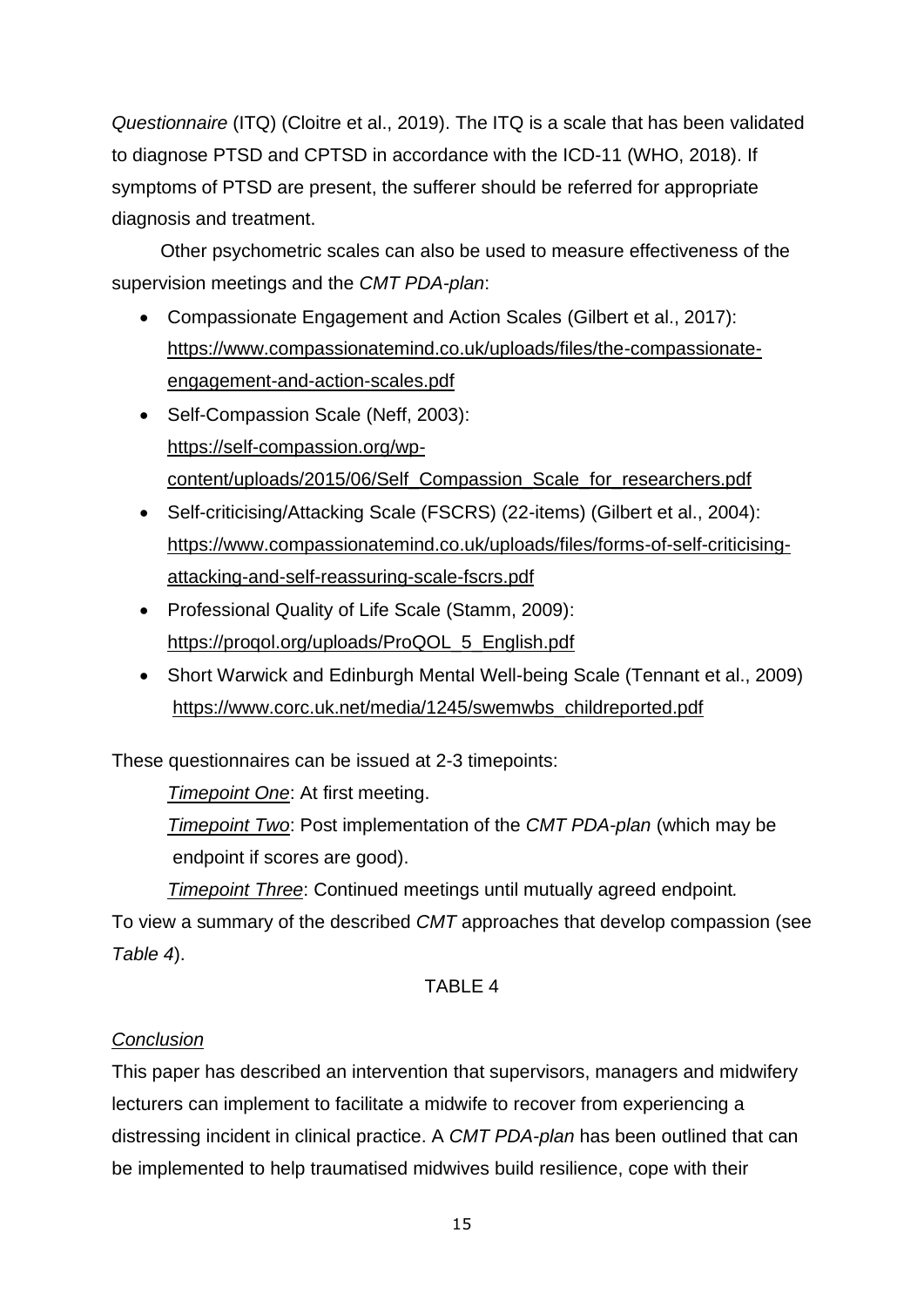emotions and negative thinking, and build courage to face further similar events. In this paper, *CMT* has been described in a context that will help midwives who are questioning their ability to practice effectively and build their confidence to face future challenge. In this context, *CMT* activities have been proposed to help midwives cope with adversity, reduce perceptions of threat, and improve professional wellbeing. Embedding *CMT* into everyday clinical midwifery practice could markedly improve professional wellbeing, reduce abscense rates, and decrease levels of attrition from the profession. In relation to teaching midwives skills that enable them to care for their mental health during their career, it is important to introduce the *CMT* model early on and ideally during undergraduate degree programs. The author(s) of this paper have begun this work in their own universities.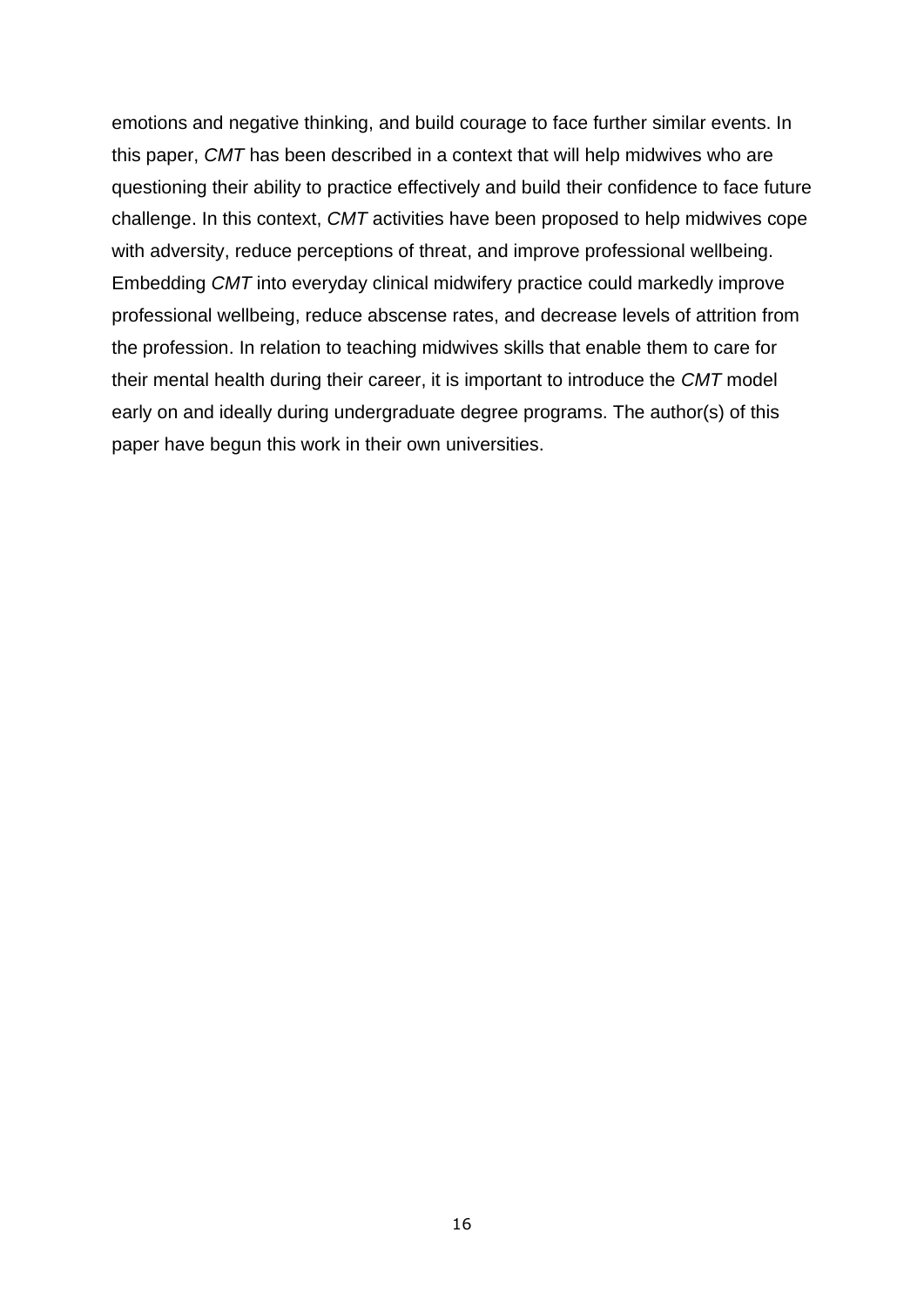## **References**

Beaumont E (2016) A compassionate mind training model for healthcare practitioners and educators. *Healthcare Counselling and Psychotherapy Journal* 16(3), 22-27.

Beaumont E, Hollins Martin CJ (2015) A narrative review exploring the effectiveness of Compassion Focused Therapy. *Counselling Psychology Review* 30(1), 21-32.

Beaumont E, Durkin M, Hollins Martin CJ, Carson J (2016a) Compassion for others, self-compassion, quality of life and mental well-being measures and their association with compassion fatigue and burnout in student midwives: a quantitative survey. *Midwifery* 34, 239-244.

Beaumont E, Hollins Martin CJ (2016b) Heightening levels of compassion towards self and others through use of compassionate mind training. *British Journal of Midwifery* 24(11): 3-12.

Bishop V (2007) *Clinical supervision in practice* (2nd Ed). Palgrave-Macmillan, Basingstoke (UK).

Cloitre M, Shevlin M, Brewin CR, Bisson JI, Roberts NP, Maercker A, Karatzias T, Hyland P (2019) The International Trauma Questionnaire: Development of a selfreport measure of ICD-11 PTSD and Complex PTSD. *Acta Psychiatrica Scandinavica.* DOI: 10.1111/acps.12956

Davies S, Coldridge L (2015) No man's land: an exploration of the traumatic experiences of student midwives in practice. *Midwifery* 31 (2015), 858–864.

Depue RA, Morrone-Strupinsky JV (2005) A neurobehavioral model of affiliative bonding: implications for conceptualizing a human trait of affiliation. *Behavioral and Brain Sciences* 28, 313–349.

Ferrari M, Hunt C, Harrysunker A, Abbott MJ, Beath AP, Einstein DA (2019) Selfcompassion interventions and psychosocial outcomes: a meta-analysis of RCTs. *Mindfulness*. https://doi.org/10.1007/s12671-019-01134-6

Gibbs G (1988) *Learning by doing: a guide to teaching and learning methods*. Further Education Unit, London.

Gilbert P (2005) Social mentalities: a biopsychosocial and evolutionary reflection on social relationships. In Baldwin M (ed) *Interpersonal cognition* (pp 299–333). New York, NY: Guilford.

Gilbert P (2009) *The Compassionate Mind.* Constable, London.

Gilbert P (2014) The origins and nature of compassion focused therapy. *British Journal of Clinical Psychology* 53(1), 6-41.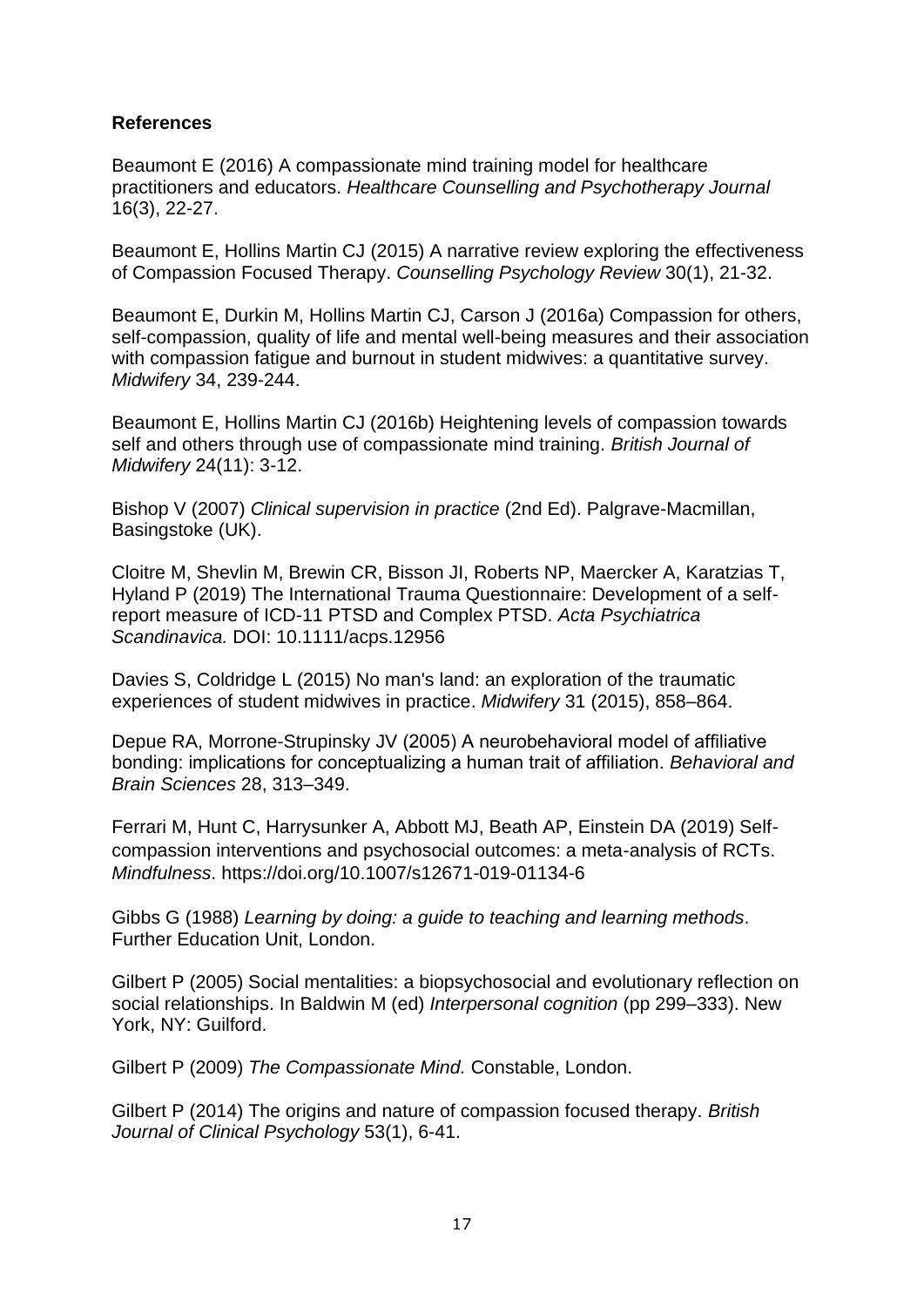Gilbert P, Catarino F, Duarte C, Matos M, Kolts R, Stubbs J, Basran J (2017) The development of compassionate engagement and action scales for self and others. *Journal of Compassionate Health Care* 4(1), 4.

Gilbert P, Clark M, Hempel S, Miles JNV, Irons C (2004) Criticising and reassuring oneself: an exploration of forms, styles and reasons in female students. *British Journal of Clinical Psychology 43*, 31-50.

Grafton E, Gillespie BM, Henderson S (2010) Resilience: the power within. *Oncology Nurse Forum* 37, 698–705.

Helsing D, Howell A, Kegan R, Lahey LL (2008) Putting the development in professional developing understanding and overturning of educational leaders immunities to change. *[Harvard Educational Review](about:blank)* 78(3), 437-465.

Irons C, Beaumont E (2017) *The compassionate mind workbook: a step-by-step guide to cultivating your compassionate self*. Constable Robinson, London.

Karatzias T, Murphy P, Cloitre M, Bisson J, Roberts N, Shevlin M, Hyland P, Maercker A, Ben-Ezra M, Coventry P, Mason-Robersts S, Bradley A (2019) Psychological interventions for ICD-11 complex PTSD symptoms: systematic review and meta-analysis. *Psychological Medicine* 1–15.

Keltner D, Cowen AS (2017). Self-report captures 27 distinct categories of emotion bridged by continuous gradients. *Proceedings of the National Academy of Sciences*. 114(38), e7900–e7909.

Key S, Marshall H, Hollins Martin CJ (2019) The Scottish clinical supervision model for midwives. *British Journal of Midwifery* 27(10), 655-663.

Kirby JN (2016) Compassion interventions: the programs, the evidence, and implications for research and practice. *Psychology and Psychotherapy: Theory, Research, and Practice.* Advance online publication. [https://doi.org/10.1111/papt.12104.](about:blank)

Kim JJ, Parker SL, Doty JR, Cunningham R, Gilbert P, Kirby JN (2020) Neurophysiological and behavioural markers of compassion. *Scientific Reports* 10, 6789.

Klimecki O, Singer T (2012) *Empathic distress fatigue rather than compassion fatigue? Integrating findings from empathy research in psychology and social neuroscience*. In Oakley B, Knafo A, Madhaven G, Wilson DS eds (2011) Pathological Altruism (pp 368–83). Oxford University Press, New York.

Leaviss J, Uttley L (2015) Psychotherapeutic benefits of compassion-focused therapy: an early systematic review. *Psychological Medicine* 45, 927-945.

MacBeth A, Gumley A (2012) Exploring compassion: a meta-analysis of the association between self-compassion and psychopathology. *Clinical Psychology Review* 32, 545-552.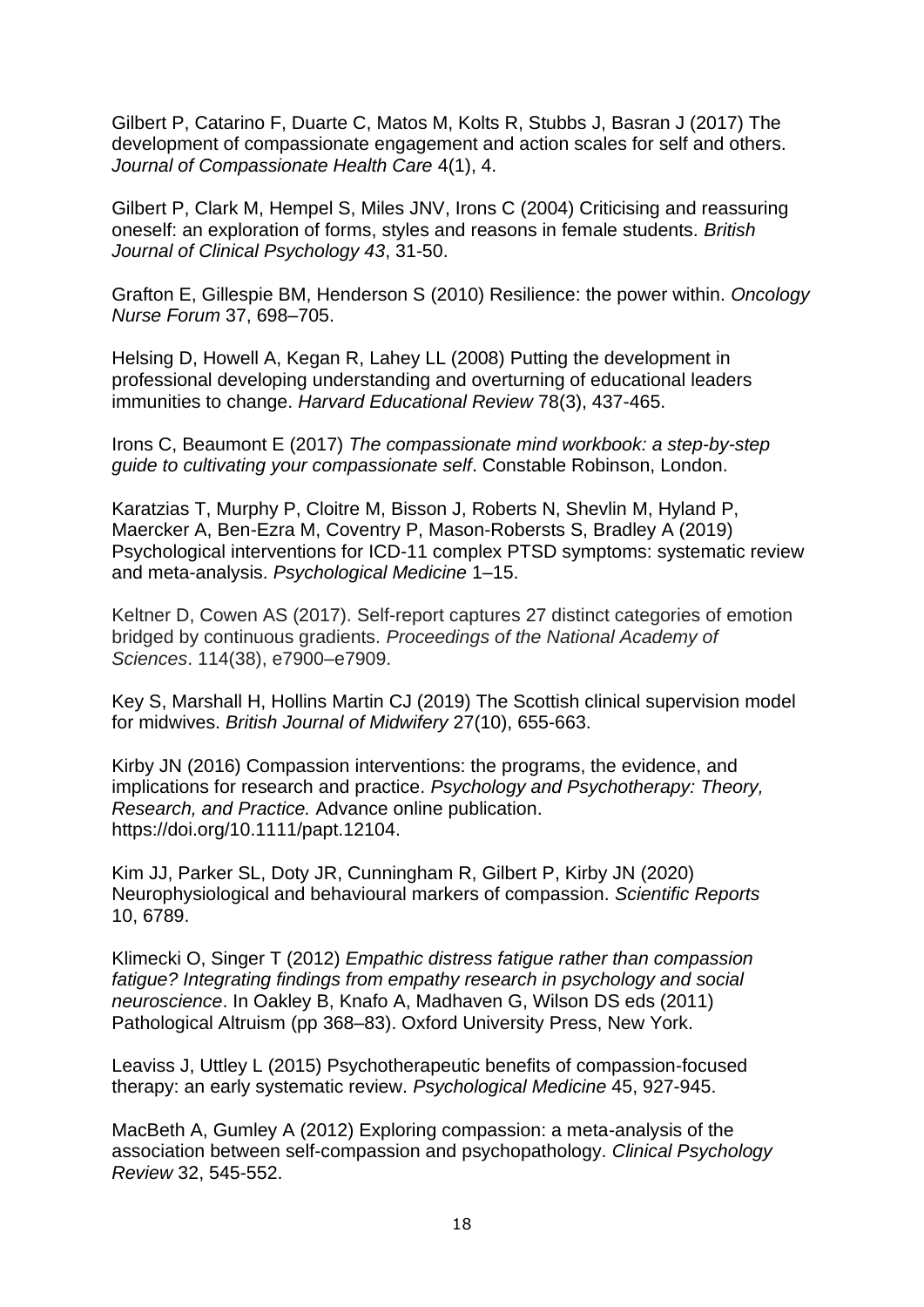Neff KD (2003) The development and validation of a scale to measure self compassion. *Self and Identity* 2, 223-250.

Neff KD, Kirkpatrick KL, Rude SS (2007) Self-compassion and adaptive psychological functioning. *Journal of Research in Personality* 41,139–154.

NHS England (2017) A-EQUIP a model of clinical midwifery supervision. Available at: [https://www.england.nhs.uk/wp-content/uploads/2017/04/a-equip-midwifery](https://www.england.nhs.uk/wp-content/uploads/2017/04/a-equip-midwifery-supervision-model.pdf)[supervision-model.pdf](https://www.england.nhs.uk/wp-content/uploads/2017/04/a-equip-midwifery-supervision-model.pdf)

Nursing and Midwifery Council (NMC) (2019) *Standards of proficiency for midwives*. NMC, London.

Paterson C, Chapman J (2013) Enhancing skills of critical reflection to evidence learning in professional practice. *Physical Therapy in Sport* 14(3),133–138.

Proctor B (1988) *Supervision: a cooperative exercise in accountability*. In Marken M, Payne M, eds (1997) Enabling and ensuring. National Youth Bureau and Council for Education andTraining in Youth and Community Work: Leister (UK).

Raab K (2014) Mindfulness, self-compassion, and empathy among health care professionals: a review of the literature. *Journal of Health Care Chaplaincy* 20(3), 95- 108.

Schanche E, Stiles TC, Mccullough L, Svartberg M, Nielsen GH (2011) The relationship between activating affects, inhibitory affects, and self-compassion in patients with Cluster C personality disorders. *Psychotherapy (Chicago Ill)* 48, 293- 303.

Seery MD, Holman EA, Silver RC (2010) Whatever does not kill is: cumulative lifetime adversity, vulnerability and resilience. *Journal of Personality and Social Psychology* 99,1025-1041.

Sheen K, Slade P, Spiby H (2014) An integrative review of the impact of indirect trauma exposure in health professionals and potential issues of salience for midwives. *Journal of Advanced Nursing* 70, 729-743.

Stamm BH (2009) Professional Quality of Life: compassion satisfaction and fatigue Version 5 (ProQOL). /www.isu.edu/~bhstamm or www.proqol.org.

Tennant R, Hiller L, Fishwick R, Platt S, Joseph S, Weich S, Parkinson J, Secker J, Stewart-Brown S (2009) The Warwick and Edinburgh Mental Well-Being Scale (WEMWBS): development and UK validation. *Health and Quality of Life Outcomes.* 5(63), 1-13.

Turesky EF, Gallagher D (2011) Know thyself: coaching for leadership using Kolb's experiential learning theory. *The Coaching Psychologist* 7(1), 5-14.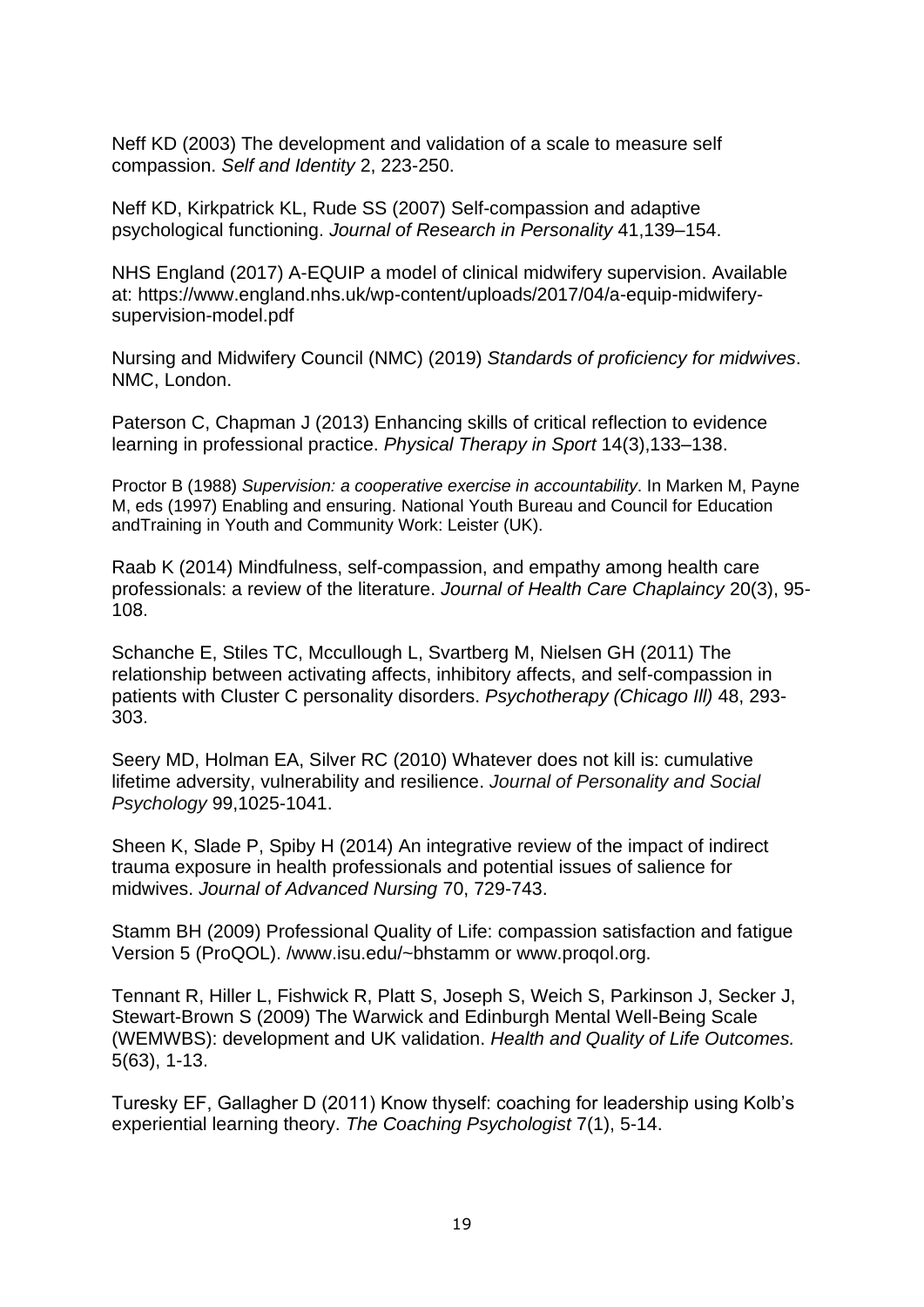Van Dam NT, Sheppard SC, Forsyth JP, Earleywine M (2011) Self-compassion is a better predictor than mindfulness of symptom severity and quality of life in mixed anxiety and depression. *Journal of Anxiety Disorders* 25,123–130.

Wallbank S, Woods G (2012) A healthier health visiting workforce: findings from the Restorative Supervision Programme. *Community Practitioner* 85(11), 20–23.

World Health Organization (2018) The ICD-11 for mortality and morbidity statistics. Accessed at: [https://icd.who.int/browse11/l-m/e.](https://icd.who.int/browse11/l-m/e)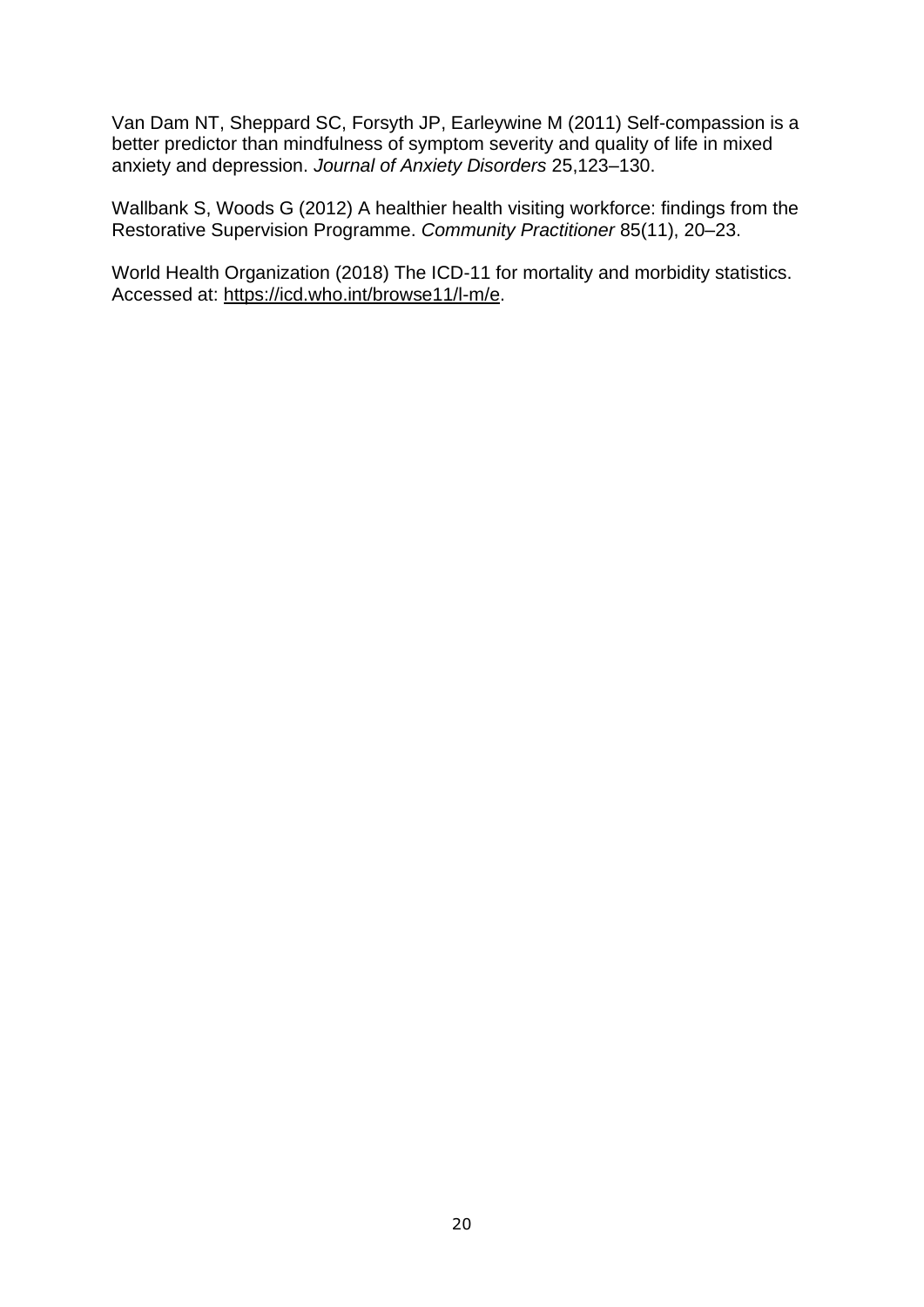## **Box 1: An example of a traumatic clinical incident**

*A newly qualified midwife (Willow) was caring for a couple having their first baby (Helena & Findlay). After 6 hours of labour, Helena progressed to second stage. After 10-minutes of pushing, the fetal heart descended into a continuous bradycardia. Willow prepared for a forceps delivery and 12-minutes later a baby girl was born with an Apgar of 1. An attempt to resuscitate was made, and after 25 minutes the baby was pronounced dead. The next day Willow phoned the birthing unit stating that she would be absent from her shift as she felt unwell, and 1 week later she still had not returned to work. Willow was experiencing repeated thoughts of self blame and anxiety, which was causing her to think about a career change. To reflect upon this event, Willow's supervisor, a delivery suite midwife, and a member of the 'Perinatal Bereavement Team' have arranged to meet with her.* 

*In accordance with the Code of Conduct (NMC, 2018) pseudonyms have been used.*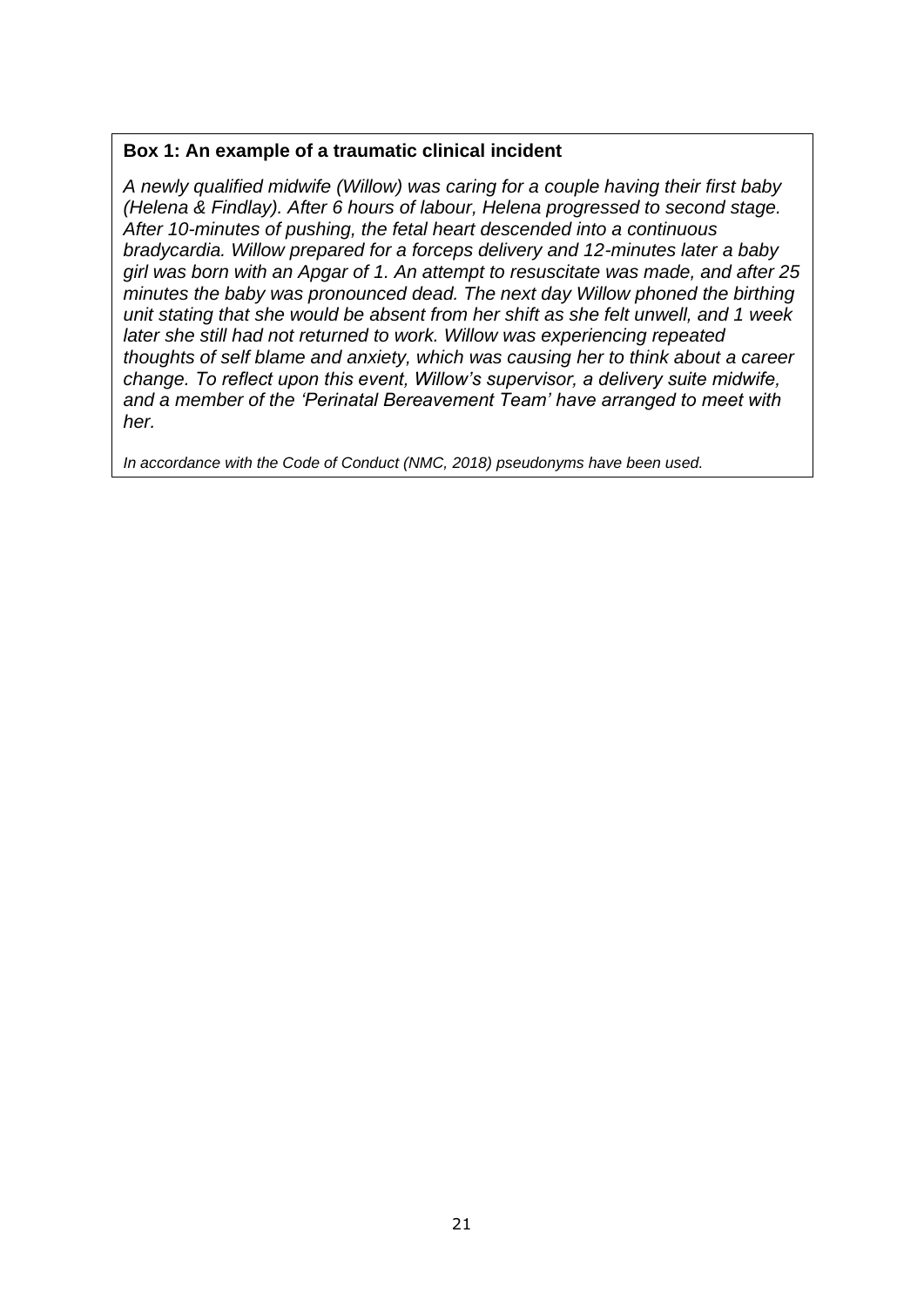## **Box 2: Sound based mindfulness exercise**

(1) Find a quiet and relaxing place to sit.

(2) Sitting comfortably in an upright position in a chair, focus on your body and just breathing in and out (around 30-seconds).

(3) After the initial 30-seconds, widen your attention away from your body and pay attention to the sounds that can be heard around you. Be receptive to each sound as it arises and disappears. You are 'in the now', simply attending to each sound as it happens (around 60-seconds).

(4) Select just one sound and be aware of the direction it arises from, its nature, character, volume, pitch, tone, and whether it is continuous or intermittent (around 60-seconds). Attempt to anchor your attention in this sound and describe its characteristics. When your mind wanders, keep drawing it back to this sound. Also, when distracted by thoughts, worries or concerns, attempt to bring your attention back to noticing the sounds around you again (around 60-seconds). (5) Repeat activities (2) and (3).

(6) Now widen your awareness to what is happening in the room around you and bring yourself into the 'present moment'.

(7) Reflect upon how it felt to use sound to anchor your mind and attention.

*(Adapted from Irons and Beaumont, 2017)*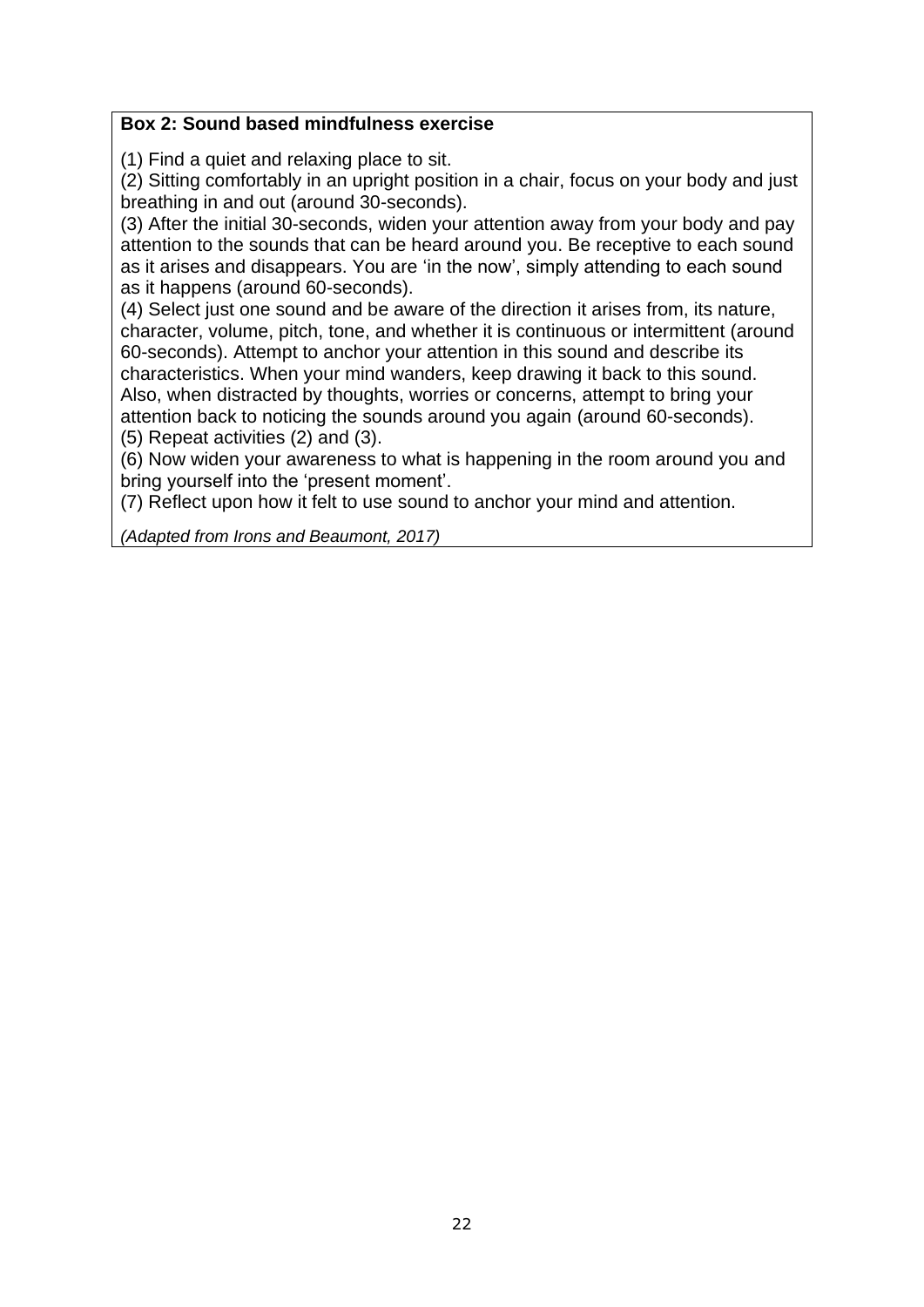# *Box 3:* **Learning to use** *Soothing Rhythm Breathing (SRB)*

(1) Find a quiet and relaxing place to sit.

(2) Sitting comfortably in an upright position in a chair, focus on your body and just breathing in and out (around 30-seconds).

(3) Notice the sensations present as you breathe in and out. If your attention becomes distracted, gently attempt to bring it back to your breathing without judging or criticising yourself.

(4) Paying attention to the flow of your breath, attempt to induce a calming *Soothing Rhythm* to your *Breathing* (*SRB*). *SRB* involves breathing, slower and deeper than usual, yet in a smooth, even and comfortable way. When you are distracted by thoughts, emotions, or external stimuli, gently draw your attention back to the calming quality of your *SRB*. It can be helpful to count your breaths from 1 to 5 as you do so:

- In-breath 1–2–3–4–5 seconds
- Hold 1 second
- Out-breath 1–2–3–4–5 seconds
- Hold 1 second
- In-breath 1–2–3–4–5 seconds
- Hold 1 second
- $\bullet$  Out-breath  $1-2-3-4-5$
- Hold 1 second
- In-breath 1–2–3–4–5

(5) Continue this style of *SRB* for another 3 to 4 minutes, maintaining your attention on your breath. At around 5 minutes, widen your awareness to the whole room by listening for the sounds around you. Bring yourself into the present moment.

(7) Reflect upon your experience of engaging with *SRB*. What did you notice about your thoughts, physical sensations, and feelings?

(*Adapted from Irons and Beaumont, 2017*)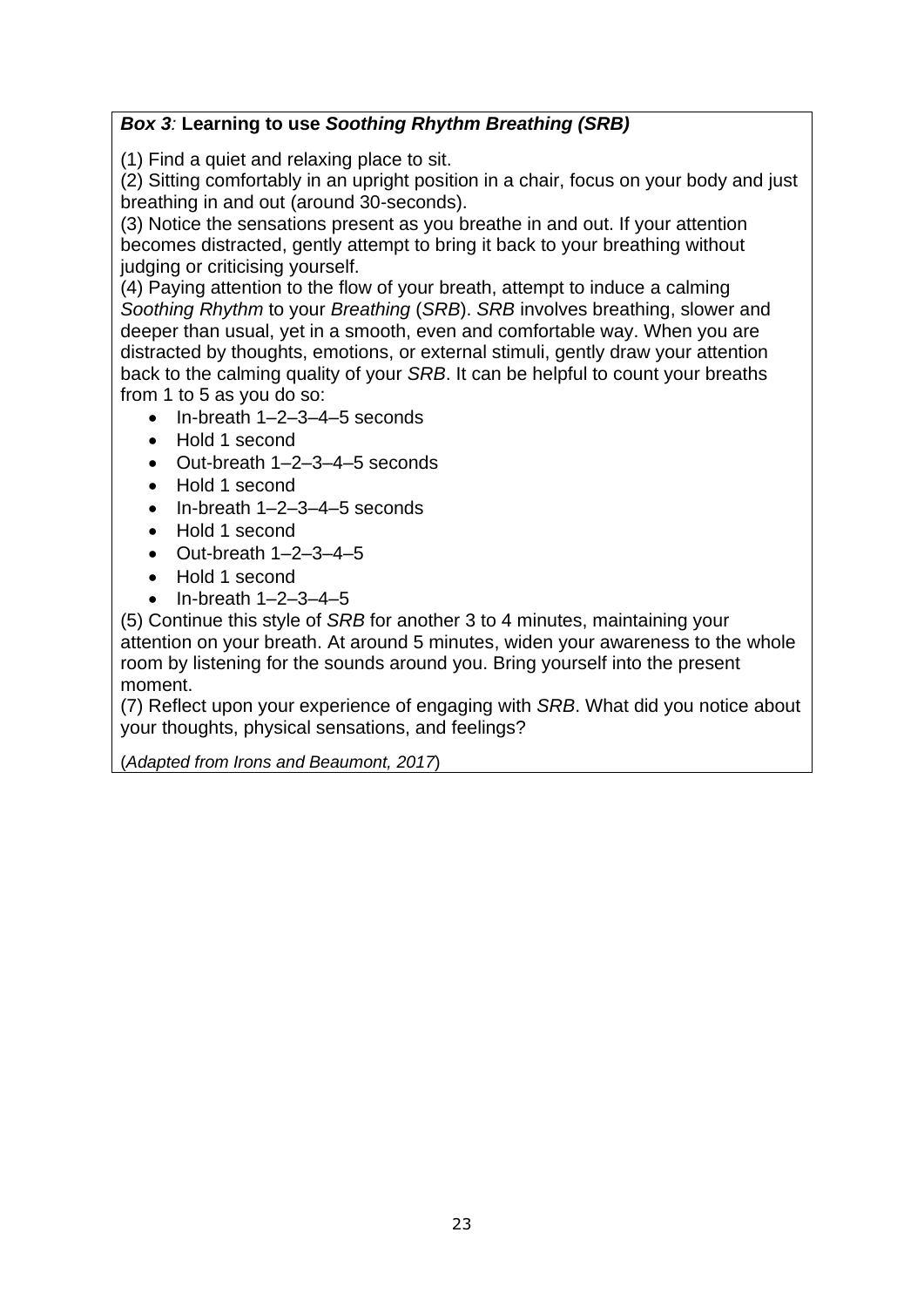## **Box 4**: **Creating a safe place**

(1) Find a quiet and relaxing place to sit.

(2) Sitting comfortably in an upright position in a chair, focus upon your *Soothing Rhythm Breathing* (*SRB*).

(3) Conjure up an image of a place you consider to be sheltered and soothing (this safe place may be familiar or created).

(4) Mindfully pay attention to what you see in this image, e.g., colours, shapes, and objects (around 30-seconds).

(5) Notice sounds present, observing different qualities and how you are feeling (around 30-seconds).

(6) Notice any soothing or comforting smells that are present (around 30-seconds).

(7) Notice any physical sensations (e.g., touch, warmth of the sun, feel of the grass or sand beneath your feet (around 30-seconds).

(8) Is someone or an animal present with you (around 30-seconds)?

(9) Imagine that your safe place has an awareness of you. That it is welcoming you in, happy to see you, and wanting you to feel safe and calm (around 60 seconds).

(10) Consider what you would like to do whilst in this safe place (e.g., being still and content and 'being in the moment'). Alternatively, you are free to explore this place (e.g., walking, swimming, or playing a game).

(11) When you are ready, widen your awareness to the full room around you. Notice sounds and bring yourself into the 'present moment'.

(12) Reflect upon what it was like to visit this soothing place?

*(Adapted from Irons and Beaumont, 2017)*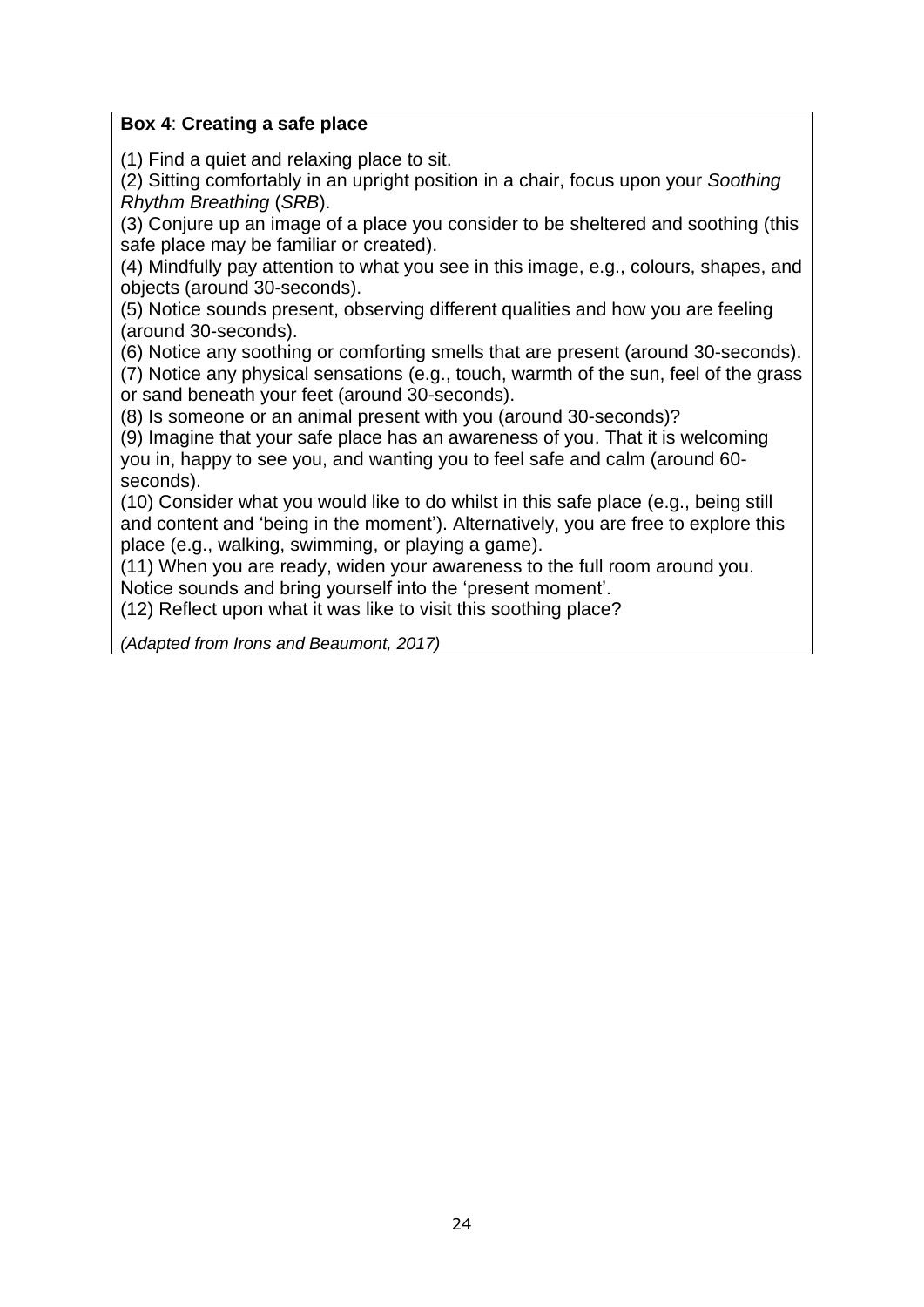

**Figure 1: Gibbs (1988) reflective model (Adapted from Gibb's, 1988)**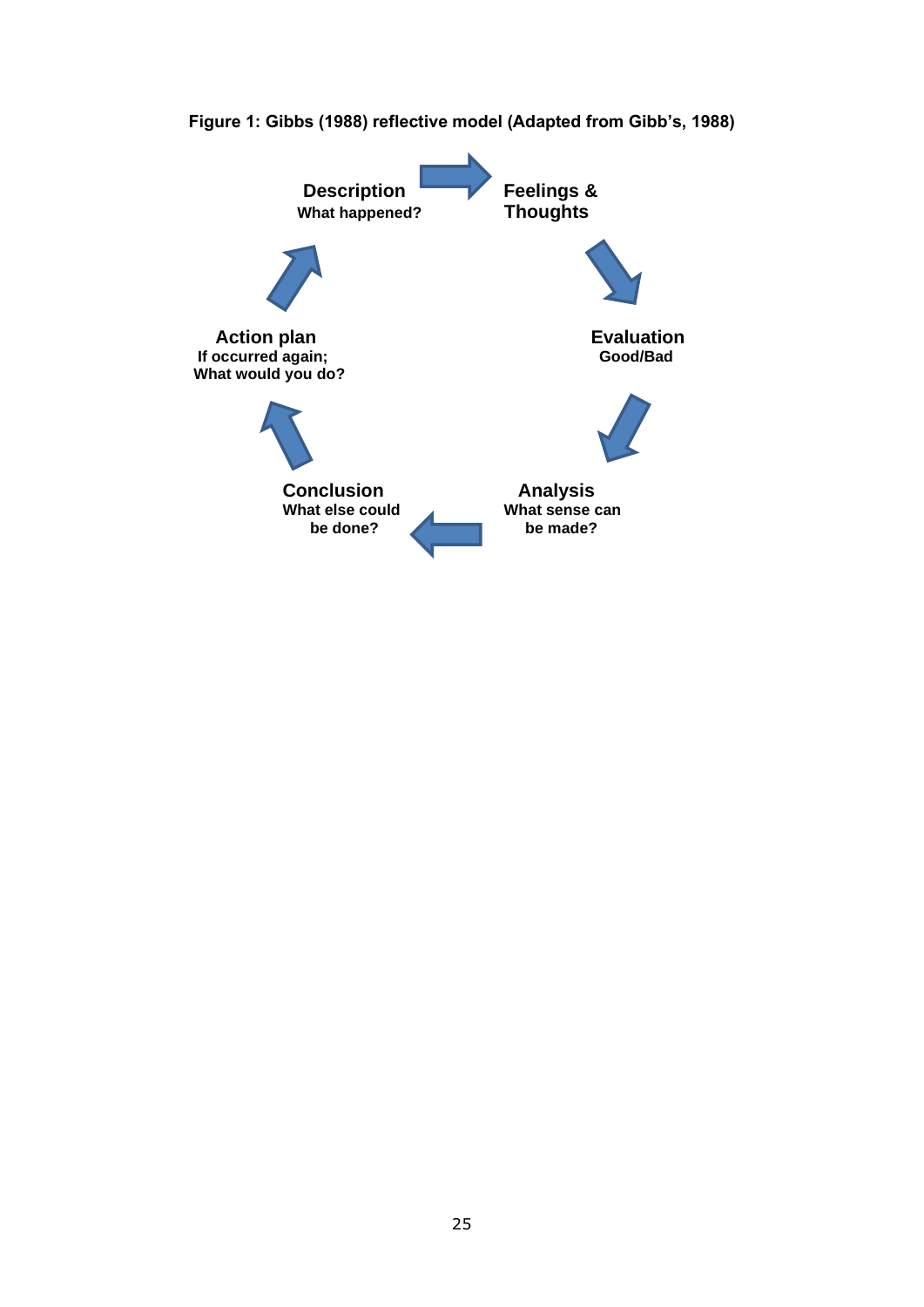| <b>Steps</b> | Table 1: Actions designed to help midwives cope with trauma events in<br>the clinical area |
|--------------|--------------------------------------------------------------------------------------------|
| Step 1       | Organise a meeting to analyse the midwife's experience.                                    |
| Step 2       | Build resilience through self reflection and teaching the purpose of                       |
|              | developing compassion for self.                                                            |
| Step 3       | Teach the underpinning theory of Compassionate Mind Training (CMT).                        |
| Step 4       | Teach CMT approaches that develop compassion.                                              |
| Step 5       | Write a Pre, During and After (PDA) Plan to facilitate return to work.                     |
| Step 6       | Measure effectiveness of the CMT PDA-plan before and after using                           |
|              | psychometric scales.                                                                       |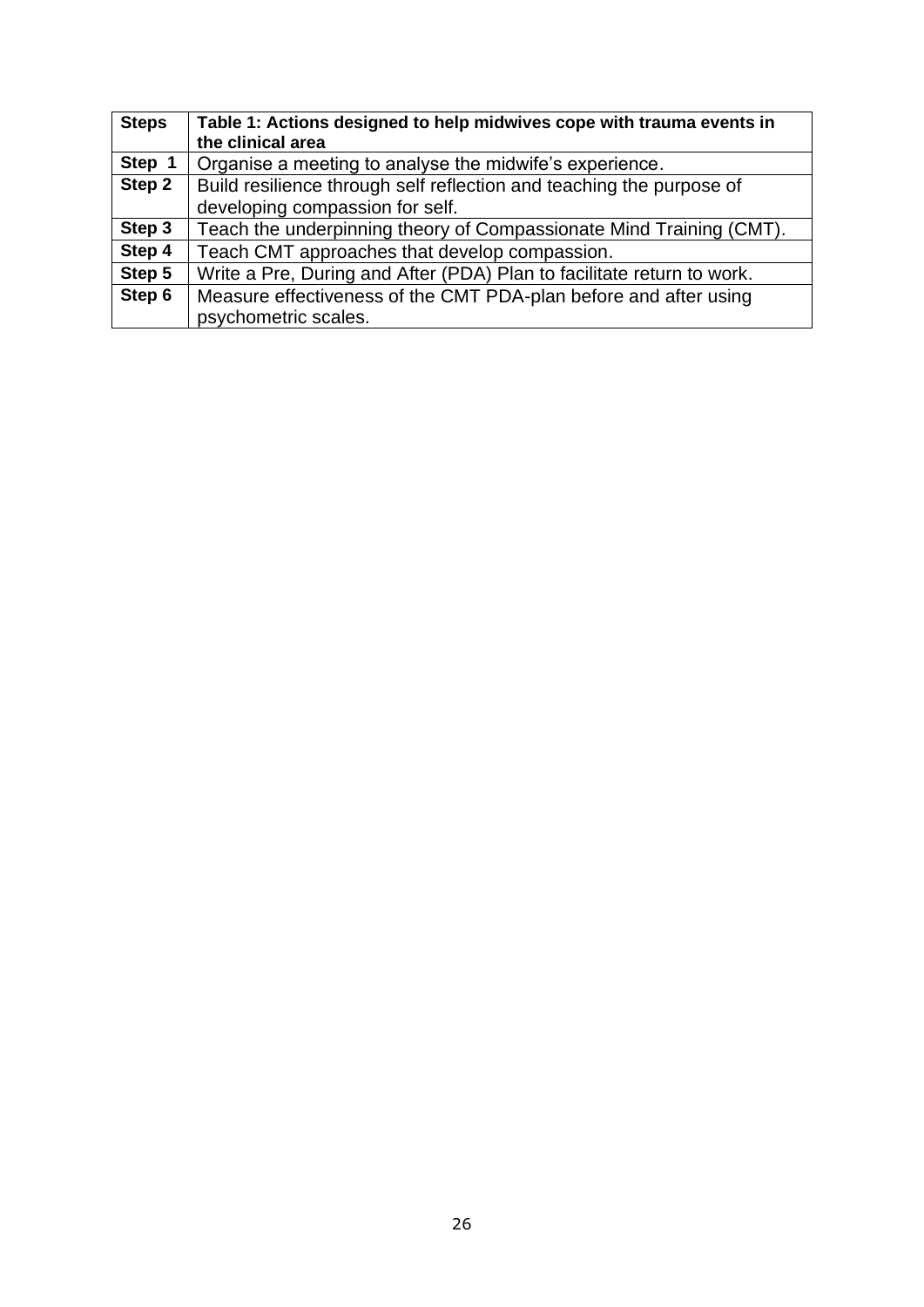#### **Table 2: Outline of skills and attributes involved in providing compassion (adapted from Gilbert, 2014)**

| <b>Compassionate attributes</b>                                                                                 | <b>Compassionate skills</b>                                                                                               |  |
|-----------------------------------------------------------------------------------------------------------------|---------------------------------------------------------------------------------------------------------------------------|--|
| Care for well-being: Develop a caring<br>motivation and desire to relieve and turn<br>towards suffering.        | Attention: Focus the mind on what is helpful<br>and not harmful. Pay attention in the here<br>and now.                    |  |
| Sensitivity to distress: Recognise and be<br>attentive to both own and others' distress.                        | <i>Imagery</i> : Use imagery exercises to calm<br>and stimulate the soothing system.                                      |  |
| Sympathy: Ability to be emotionally moved<br>by feelings of distress, as opposed to                             | Sensory: Utilise breathing exercises, vocal<br>tones, facial expressions, and body<br>postures to help regulate distress. |  |
| disconnected from them.                                                                                         | Reasoning: Learn to reason in ways that<br>are helpful, compassionate, and caring.                                        |  |
| Distress tolerance: Tolerate difficult<br>emotions by moving towards them, as<br>opposed to avoiding suffering. | Feeling: Learn to respond compassionately<br>to emotions.                                                                 |  |
| <i>Empathy:</i> Tune in emotionally to another's<br>suffering.                                                  | Behaviour: Behave in helpful ways towards<br>self and others (requires courage).                                          |  |
| Non-judgement: Step away from<br>judgement, self-criticism, and disapproval.                                    |                                                                                                                           |  |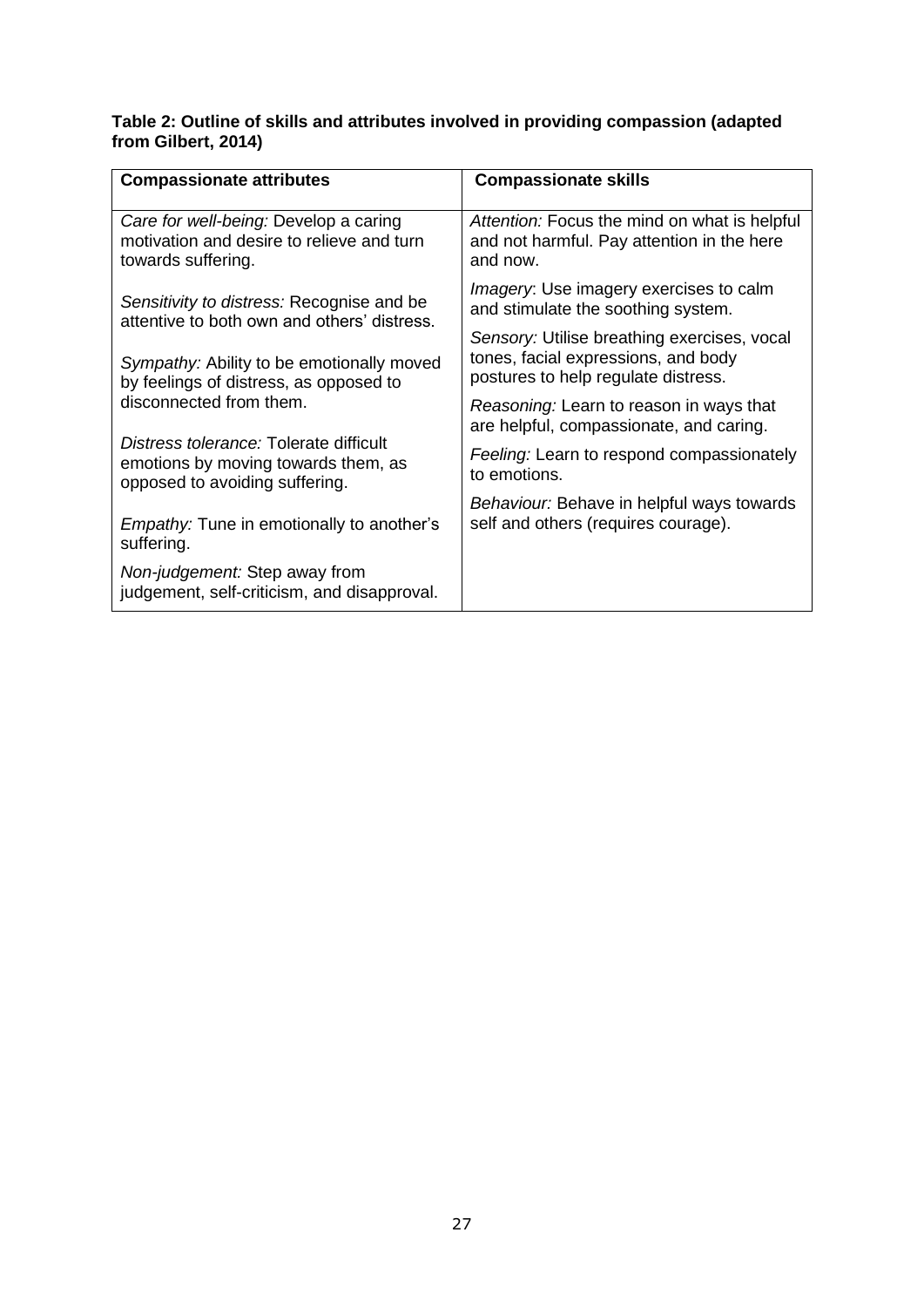# **Table 3**: **A Compassionate Mind Training (CMT) informed** *PDA-Plan* **(Irons & Beaumont, 2017)**

| Traumatic incident | Pre-Plan         | During-Plan      | After-Plan       |
|--------------------|------------------|------------------|------------------|
| Date of meeting:   | Date of meeting: | Date of meeting: | Date of meeting: |
|                    |                  |                  |                  |
|                    |                  |                  |                  |
|                    |                  |                  |                  |
|                    |                  |                  |                  |
|                    |                  |                  |                  |
|                    |                  |                  |                  |
|                    |                  |                  |                  |
|                    |                  |                  |                  |
|                    |                  |                  |                  |
|                    |                  |                  |                  |
|                    |                  |                  |                  |
|                    |                  |                  |                  |
|                    |                  |                  |                  |
|                    |                  |                  |                  |
|                    |                  |                  |                  |
|                    |                  |                  |                  |